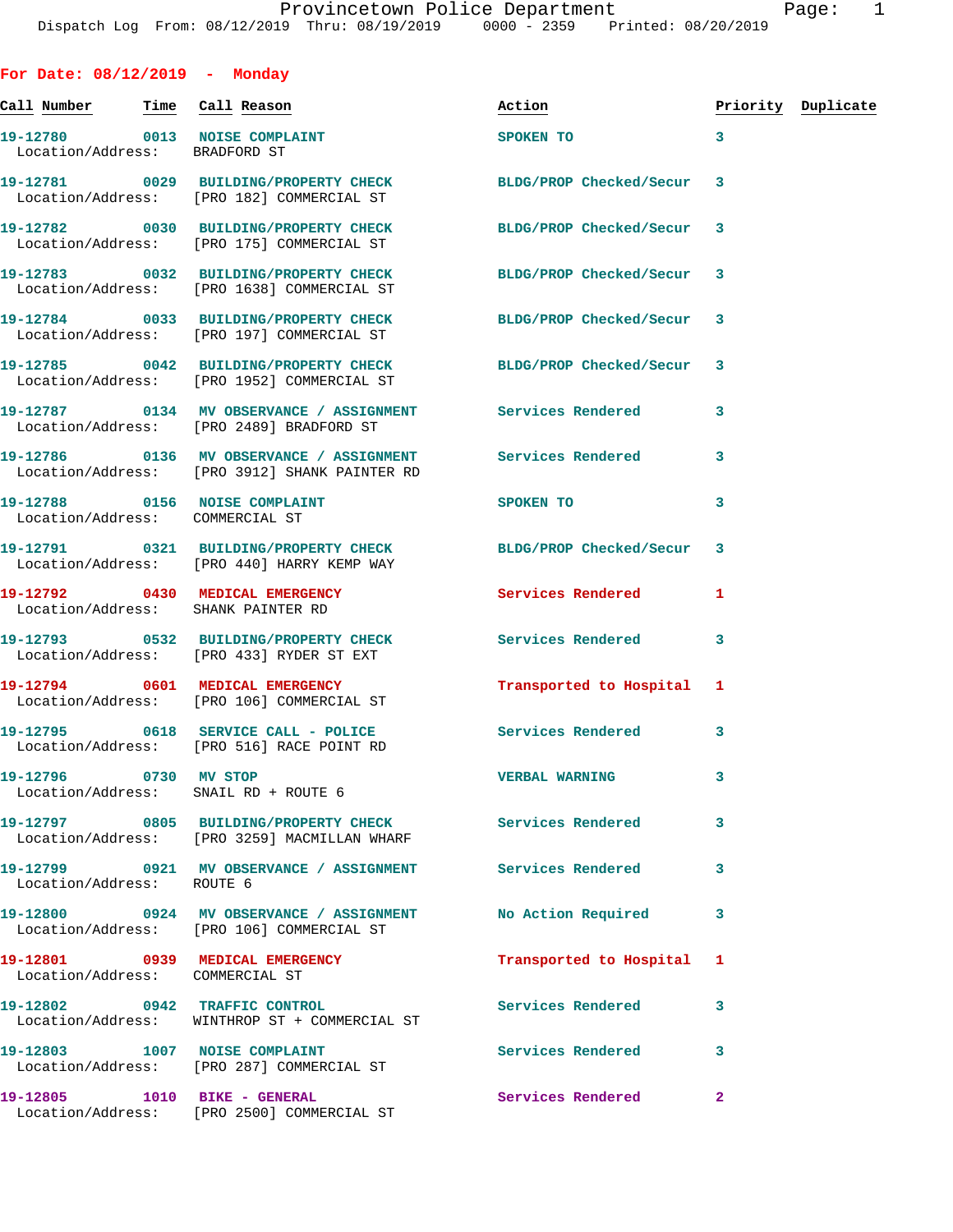|                                   | Dispatch Log From: 08/12/2019 Thru: 08/19/2019 0000 - 2359 Printed: 08/20/2019                            | Provincetown Police Department The Rage: 2 |              |  |
|-----------------------------------|-----------------------------------------------------------------------------------------------------------|--------------------------------------------|--------------|--|
|                                   | 19-12806 1030 MEDICAL EMERGENCY 1 Transported to Hospital 1<br>Location/Address: [PRO 440] HARRY KEMP WAY |                                            |              |  |
|                                   | 19-12807 1036 DISTURBANCE - FIGHT / ARGUMENT SPOKEN TO<br>Location/Address: [PRO 175] COMMERCIAL ST       |                                            | $\mathbf{1}$ |  |
| Refer To Arrest: 19-143-AR        | 19-12809 1139 FOLLOW UP<br>Location/Address: [PRO 440] HARRY KEMP WAY                                     | <b>FOLLOW UP</b>                           | $\mathbf{2}$ |  |
|                                   | 19-12810 1149 LOST PROPERTY<br>Location/Address: [PRO 542] SHANK PAINTER RD                               | <b>Services Rendered</b>                   | 3            |  |
|                                   | 19-12811 1151 MV HIT & RUN<br>Location/Address: [PRO 357] COMMERCIAL ST                                   | Services Rendered                          | $\mathbf{2}$ |  |
|                                   | 19-12812 1202 911 - GENERAL<br>Location/Address: [PRO 3222] ALDEN ST                                      | Services Rendered                          | 1            |  |
|                                   | 19-12813 1204 MV DISABLED<br>Location/Address: [PRO 3296] SHANK PAINTER RD                                | Services Rendered 2                        |              |  |
|                                   | 19-12814 1221 MEDICAL EMERGENCY<br>Location/Address: [PRO 440] HARRY KEMP WAY                             | Transported to Hospital 1                  |              |  |
| Location/Address: COMMERCIAL ST   |                                                                                                           | Services Rendered 1                        |              |  |
|                                   | 19-12817 1302 PARK, WALK & TALK 1999 Services Rendered<br>Location/Address: [PRO 146] COMMERCIAL ST       |                                            | 3            |  |
| 19-12818 1336 911 - GENERAL       | Location/Address: [PRO 2585] PROVINCELANDS RD                                                             | Could Not Locate                           | 1            |  |
|                                   | 19-12819 1359 MV HIT & RUN<br>Location/Address: [PRO 4139] COMMERCIAL ST                                  | Services Rendered                          | $\mathbf{2}$ |  |
|                                   | 19-12820 1401 FOLLOW UP<br>Location/Address: [PRO 539] SHANK PAINTER RD                                   | Services Rendered                          | $\mathbf{2}$ |  |
|                                   | 19-12821 1415 MEDICAL EMERGENCY<br>Location/Address: [PRO 210] COMMERCIAL ST                              | Transported to Hospital 1                  |              |  |
|                                   | 19-12822 1438 MISSING PERSON<br>Location: [PRO 3431] LOPES SQUARE                                         | Services Rendered 1                        |              |  |
|                                   | 19-12823 1453 MEDICAL EMERGENCY<br>Location/Address: [PRO 1080] PLEASANT ST                               | Transported to Hospital 1                  |              |  |
| 19-12826    1606    911 - GENERAL | Location/Address: [PRO 2500] COMMERCIAL ST                                                                | Could Not Locate 1                         |              |  |
|                                   | 19-12827 1632 LARCENY / FORGERY / FRAUD<br>Location/Address: [PRO 1953] COMMERCIAL ST                     | Investigated                               | $\mathbf{2}$ |  |
|                                   | 19-12828 1648 PARK, WALK & TALK<br>Location/Address: [PRO 105] COMMERCIAL ST                              | No Action Required                         | 3            |  |
|                                   | 19-12830 1819 FIREARMS / WEAPONS<br>Location/Address: [PRO 106] COMMERCIAL ST                             | SPOKEN TO                                  | 2            |  |
|                                   | 19-12832 1928 COMPLAINT - GENERAL<br>Location/Address: [PRO 439] GOSNOLD ST                               | Services Rendered                          | 3            |  |
|                                   | 19-12834 1956 PARK, WALK & TALK<br>Location/Address: [PRO 3314] COMMERCIAL ST                             | Services Rendered                          | 3            |  |
| 19-12835 2025 LOST RING           | Location/Address: [PRO 2490] PROVINCELANDS RD                                                             | Referred to Other Agenc 3                  |              |  |

**19-12836 2104 MEDICAL EMERGENCY PATIENT REFUSAL 1**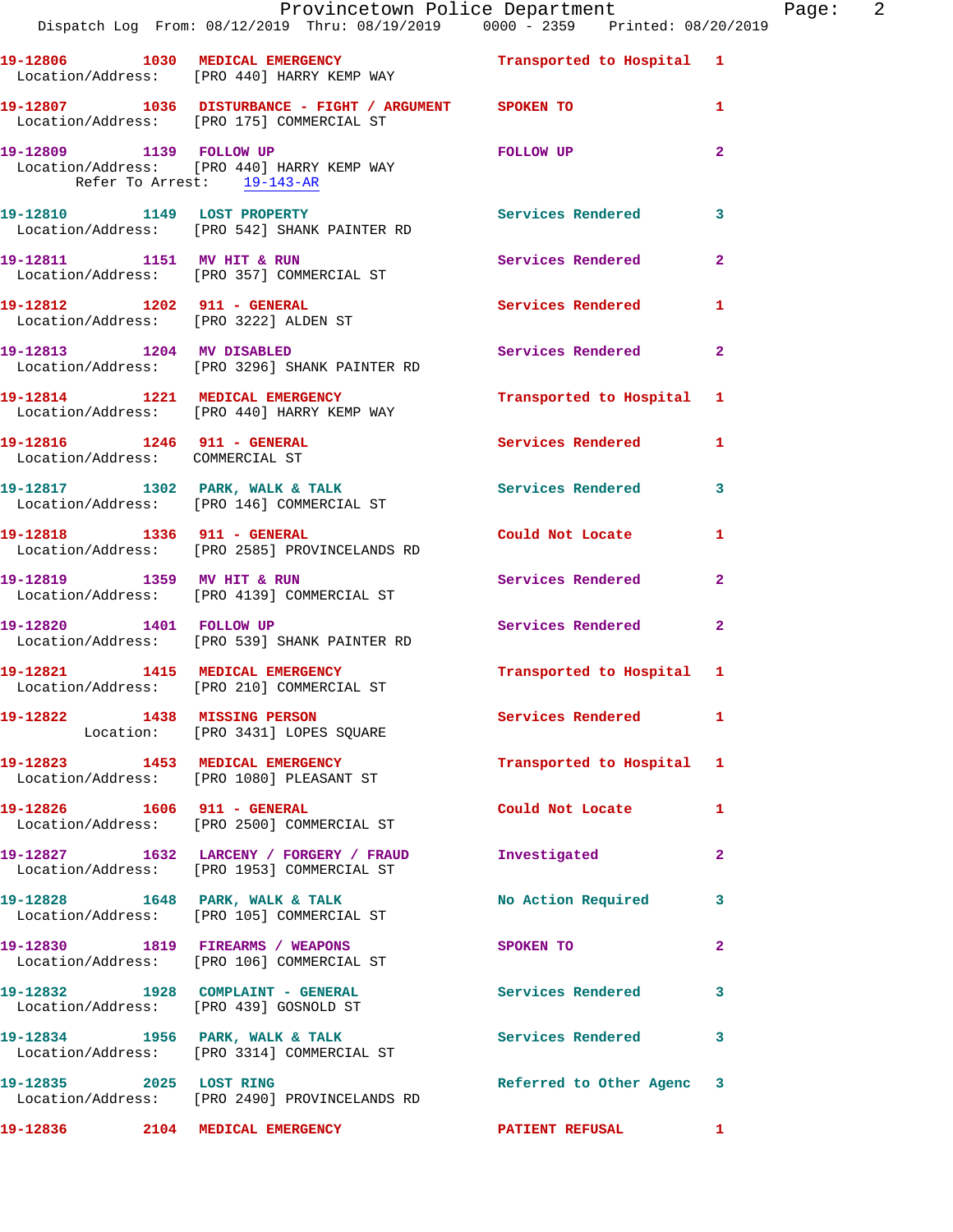|                                      | Provincetown Police Department Page: 3<br>Dispatch Log From: 08/12/2019 Thru: 08/19/2019 0000 - 2359 Printed: 08/20/2019 |                          |              |
|--------------------------------------|--------------------------------------------------------------------------------------------------------------------------|--------------------------|--------------|
|                                      | Location/Address: [PRO 2860] COMMERCIAL ST                                                                               |                          |              |
|                                      | 19-12837 2111 MV HIT & RUN<br>Location/Address: [PRO 1679] BRADFORD ST                                                   | Services Rendered 2      |              |
|                                      | 19-12838 2130 ANIMAL CALL Services Rendered 2<br>Location/Address: [PRO 2110] TREMONT ST                                 |                          |              |
|                                      | 19-12840 2153 MV STOP<br>Location/Address: RYDER ST + COMMERCIAL ST                                                      | <b>VERBAL WARNING</b>    | 3            |
|                                      | 19-12841 2210 MEDICAL EMERGENCY Services Rendered<br>Location/Address: [PRO 2539] RYDER ST EXT                           |                          | $\mathbf{1}$ |
|                                      | 19-12842 2239 LOST IPHONE 5S<br>Location/Address: [PRO 542] SHANK PAINTER RD                                             | <b>Services Rendered</b> | $\mathbf{3}$ |
|                                      | 19-12843 2323 BAR CHECK<br>Location/Address: [PRO 2750] COMMERCIAL ST                                                    | Services Rendered 3      |              |
|                                      | 19-12844 2327 MV STOP<br>Location/Address: [PRO 290] COMMERCIAL ST                                                       | VERBAL WARNING 3         |              |
|                                      | 19-12846 2337 MV STOP<br>Location/Address: [PRO 105] COMMERCIAL ST                                                       | <b>VERBAL WARNING</b>    | 3            |
|                                      | 19-12845 2339 BUILDING/PROPERTY CHECK Services Rendered 3<br>Location/Address: [PRO 2483] COMMERCIAL ST                  |                          |              |
| Location/Address: ROUTE 6 + SNAIL RD | 19-12847 2347 MV OBSERVANCE / ASSIGNMENT Services Rendered 3                                                             |                          |              |
| For Date: $08/13/2019$ - Tuesday     |                                                                                                                          |                          |              |
| Location/Address: [PRO 2521] ROUTE 6 | 19-12848 0000 MV STOP                                                                                                    | <b>VERBAL WARNING</b>    | 3            |
|                                      | 19-12849 0012 MV OBSERVANCE / ASSIGNMENT Services Rendered 3<br>Location/Address: ROUTE 6 + SHANK PAINTER RD             |                          |              |
|                                      | 19-12850 0031 BUILDING/PROPERTY CHECK<br>Location/Address: [PRO 2540] RACE POINT RD                                      | <b>Services Rendered</b> | 3            |
|                                      | 19-12852 0034 MEDICAL EMERGENCY<br>Location/Address: [PRO 542] SHANK PAINTER RD                                          | <b>Services Rendered</b> | $\mathbf{1}$ |
|                                      | 19-12851 0036 BUILDING/PROPERTY CHECK BLDG/PROP Checked/Secur 3<br>Location/Address: [PRO 440] HARRY KEMP WAY            |                          |              |
|                                      | 19-12853 0049 BUILDING/PROPERTY CHECK Services Rendered<br>Location/Address: [PRO 2977] COMMERCIAL ST                    |                          | 3            |
|                                      | 19-12854 0052 BUILDING/PROPERTY CHECK BLDG/PROP Checked/Secur 3<br>Location/Address: [PRO 1646] WINSLOW ST               |                          |              |
|                                      | 19-12855 0107 PARK, WALK & TALK<br>Location/Address: [PRO 105] COMMERCIAL ST                                             | Services Rendered 3      |              |
|                                      | 19-12856 0118 MV OBSERVANCE / ASSIGNMENT Services Rendered<br>Location/Address: BRADFORD ST + RYDER ST                   |                          | 3            |
|                                      | 19-12857 0123 BUILDING/PROPERTY CHECK BLDG/PROP Checked/Secur 3<br>Location/Address: [PRO 526] RYDER ST EXT              |                          |              |
|                                      | 19-12858 0124 BUILDING/PROPERTY CHECK BLDG/PROP Checked/Secur 3<br>Location/Address: [PRO 197] COMMERCIAL ST             |                          |              |
| 19-12859 0149 MV STOP                | Location/Address: [PRO 2489] BRADFORD ST                                                                                 | VERBAL WARNING 3         |              |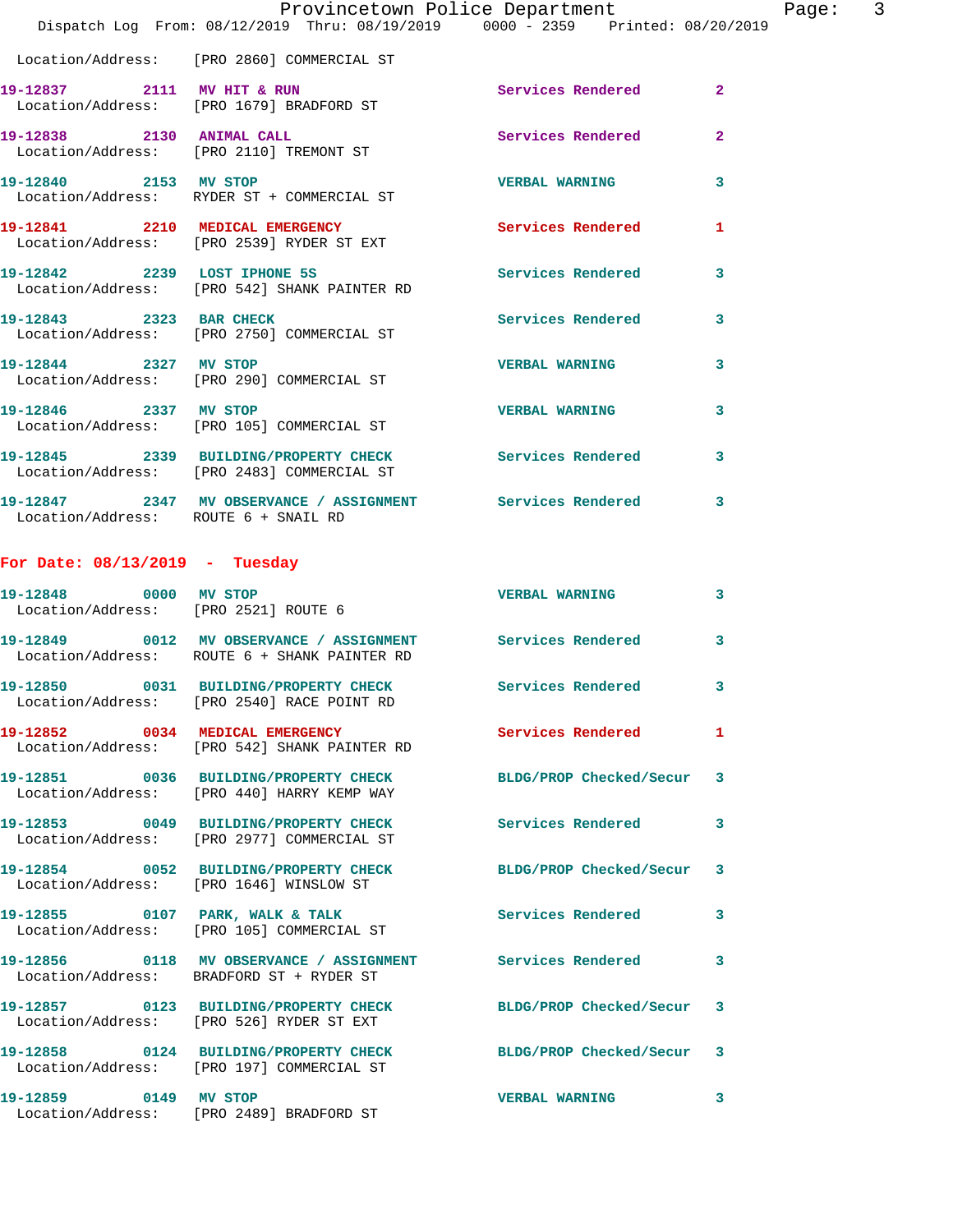|                                                                | Provincetown Police Department<br>Dispatch Log From: 08/12/2019 Thru: 08/19/2019                0000 - 2359   Printed: 08/20/2019 |                          | Page:  4                |
|----------------------------------------------------------------|-----------------------------------------------------------------------------------------------------------------------------------|--------------------------|-------------------------|
|                                                                | Location/Address: [PRO 1397] MONTELLO ST                                                                                          |                          |                         |
|                                                                | 19-12863 0343 BUILDING/PROPERTY CHECK BLDG/PROP Checked/Secur 3<br>Location/Address: [PRO 413] CONWELL ST                         |                          |                         |
|                                                                | 19-12864 0523 BUILDING/PROPERTY CHECK Services Rendered 3<br>Location/Address: [PRO 3317] CEMETERY RD                             |                          |                         |
|                                                                | 19-12865 0528 BUILDING/PROPERTY CHECK Services Rendered 3<br>Location/Address: [PRO 3318] CEMETERY RD                             |                          |                         |
|                                                                | 19-12866 0534 BUILDING/PROPERTY CHECK BLDG/PROP Checked/Secur 3<br>Location/Address: [PRO 554] TREMONT ST                         |                          |                         |
|                                                                | 19-12867 0535 SERVICE CALL - POLICE<br>Location/Address: [PRO 516] RACE POINT RD                                                  | Services Rendered 3      |                         |
|                                                                | 19-12868 0724 BY-LAW VIOLATION GONE ON ARRIVAL<br>Location/Address: [PRO 75] CAPTAIN BERTIES WAY                                  |                          | $\overline{a}$          |
| Location/Address: ROUTE 6                                      | 19-12869 6829 MV OBSERVANCE / ASSIGNMENT Services Rendered 3                                                                      |                          |                         |
| 19-12870 0834 VANDALISM<br>Location/Address: HARRY KEMP WAY    |                                                                                                                                   | SPOKEN TO                | 3                       |
| 19-12871 0844 MV STOP<br>Location/Address: ROUTE 6 + SNAIL RD  |                                                                                                                                   | <b>VERBAL WARNING</b>    | 3                       |
|                                                                | 19-12872 1025 GENERAL INFO<br>Location/Address: [PRO 546] ROUTE 6                                                                 | SPOKEN TO                | 3                       |
| 19-12873 1113 TRESPASS                                         | Location/Address: [PRO 2633] HOWLAND ST                                                                                           | <b>SPOKEN TO</b>         | $\overline{a}$          |
|                                                                | 19-12874 1121 LOST PROPERTY<br>Location/Address: [PRO 3296] SHANK PAINTER RD                                                      | Services Rendered 3      |                         |
|                                                                | 19-12875 1158 SUSPICIOUS ACTIVITY Could Not Locate<br>Location/Address: [PRO 1952] COMMERCIAL ST                                  |                          | $\mathbf{2}$            |
| 19-12876 1204 LOST PROPERTY<br>Location/Address: COMMERCIAL ST |                                                                                                                                   | <b>Services Rendered</b> | 3                       |
| 19-12877 1206 LOST PROPERTY<br>Location/Address: COMMERCIAL ST |                                                                                                                                   | <b>Services Rendered</b> | 3                       |
| 19-12878 1209 LOST PROPERTY<br>Location/Address: COMMERCIAL ST |                                                                                                                                   | <b>Services Rendered</b> | 3                       |
|                                                                | 19-12879 1301 HARASSMENT / THREATS<br>Location/Address: [PRO 539] SHANK PAINTER RD                                                | SPOKEN TO                | $\overline{\mathbf{2}}$ |
|                                                                | 19-12880 1307 911 - GENERAL<br>Location/Address: [PRO 394] COMMERCIAL ST                                                          | No Action Required       | 1                       |
|                                                                | 19-12881 1321 MEDICAL EMERGENCY<br>Location/Address: [PRO 3458] COMMERCIAL ST                                                     | <b>PATIENT REFUSAL</b>   | 1                       |
| 19-12884 1446 LOST PROPERTY<br>Location/Address: COMMERCIAL ST |                                                                                                                                   | <b>Services Rendered</b> | 3                       |
|                                                                | 19-12887 1548 LARCENY / FORGERY / FRAUD Services Rendered<br>Location/Address: [PRO 953] HOLWAY AVE                               |                          | $\overline{2}$          |
| Location/Address: ROUTE 6                                      | 19-12888 1648 MV OBSERVANCE / ASSIGNMENT Services Rendered                                                                        |                          | 3                       |
|                                                                |                                                                                                                                   |                          |                         |

Location/Address: [PRO 106] COMMERCIAL ST

**19-12889 1716 PARK, WALK & TALK Services Rendered 3**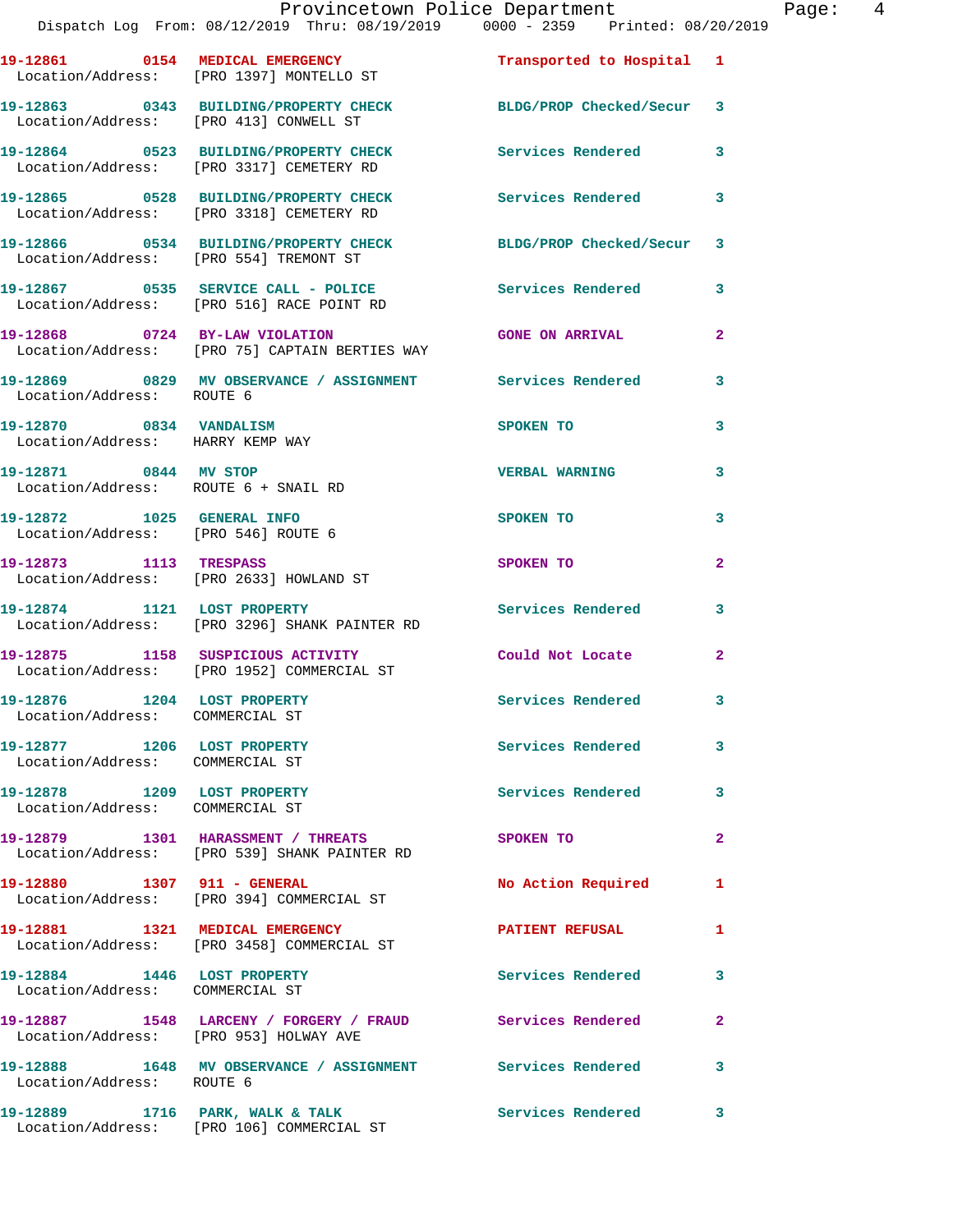|                                                               | Dispatch Log From: 08/12/2019 Thru: 08/19/2019 0000 - 2359 Printed: 08/20/2019                                   |                           |                |
|---------------------------------------------------------------|------------------------------------------------------------------------------------------------------------------|---------------------------|----------------|
| 19-12890 1915 MV COMPLAINT<br>Location/Address: COMMERCIAL ST |                                                                                                                  | <b>Services Rendered</b>  | $\overline{2}$ |
|                                                               | 19-12891 1925 NOISE COMPLAINT<br>Location/Address: [PRO 292] COMMERCIAL ST                                       | <b>SPOKEN TO</b>          | 3              |
|                                                               | 19-12892 2011 BUILDING/PROPERTY CHECK<br>Location/Address: [PRO 539] SHANK PAINTER RD                            | BLDG/PROP Checked/Secur   | 3              |
|                                                               | 19-12893 2018 PARK, WALK & TALK<br>Location/Address: [PRO 105] COMMERCIAL ST                                     | <b>Services Rendered</b>  | 3              |
| Location/Address: [PRO 3440] ROUTE 6                          | 19-12895 2337 MV OBSERVANCE / ASSIGNMENT Services Rendered                                                       |                           | 3              |
| 19-12896 2344 MV STOP<br>Location/Address: [PRO 2521] ROUTE 6 |                                                                                                                  | <b>VERBAL WARNING</b>     | 3              |
| For Date: $08/14/2019$ - Wednesday                            |                                                                                                                  |                           |                |
| 19-12898 0003 MV STOP<br>Location/Address: [PRO 2521] ROUTE 6 |                                                                                                                  | <b>VERBAL WARNING</b>     | 3              |
|                                                               | 19-12897 0004 MV OBSERVANCE / ASSIGNMENT Services Rendered<br>Location/Address: [PRO 3912] SHANK PAINTER RD      |                           | 3              |
| 19-12899 0030 MV STOP                                         | Location/Address: [PRO 204] COMMERCIAL ST                                                                        | <b>VERBAL WARNING</b>     | 3              |
|                                                               | 19-12900 0040 BUILDING/PROPERTY CHECK<br>Location/Address: [PRO 2977] COMMERCIAL ST                              | Services Rendered         | 3              |
| 19-12902 0202 MV STOP<br>Location/Address: [PRO 2521] ROUTE 6 |                                                                                                                  | <b>VERBAL WARNING</b>     | 3              |
| 19-12903 0212 NOISE COMPLAINT                                 | Location/Address: [PRO 4110] CONWELL ST                                                                          | <b>Services Rendered</b>  | 3              |
|                                                               | 19-12904 0312 BUILDING/PROPERTY CHECK BLDG/PROP Checked/Secur 3<br>Location/Address: [PRO 1778] SHANK PAINTER RD |                           |                |
|                                                               | Location/Address: [PRO 545] SHANK PAINTER RD                                                                     | BLDG/PROP Checked/Secur 3 |                |
|                                                               | 19-12906 0418 BUILDING/PROPERTY CHECK BLDG/PROP Checked/Secur<br>Location/Address: [PRO 99] COMMERCIAL ST        |                           | 3              |
| Location/Address: [PRO 446] HOWLAND ST                        | 19-12907 0450 BUILDING/PROPERTY CHECK BLDG/PROP Checked/Secur                                                    |                           | 3              |
| Location/Address: [PRO 571] ALDEN ST                          | 19-12908 0520 BUILDING/PROPERTY CHECK                                                                            | Services Rendered         | 3              |
|                                                               | 19-12909 0527 BUILDING/PROPERTY CHECK BLDG/PROP Checked/Secur<br>Location/Address: [PRO 488] MAYFLOWER ST        |                           | 3              |
| Location/Address: [PRO 569] WINSLOW ST                        | 19-12910 0540 BUILDING/PROPERTY CHECK                                                                            | BLDG/PROP Checked/Secur   | 3              |
|                                                               | 19-12912 0559 SERVICE CALL - POLICE<br>Location/Address: [PRO 516] RACE POINT RD                                 | <b>Services Rendered</b>  | 3              |
|                                                               | 19-12913 0630 MEDICAL EMERGENCY<br>Location/Address: [PRO 3064] COMMERCIAL ST                                    | Transported to Hospital   | 1              |
|                                                               | 19-12914 0702 MEDICAL EMERGENCY<br>Location/Address: [PRO 2426] COMMERCIAL ST                                    | Transported to Hospital   | 1              |
| 19-12915 0803 FOLLOW UP                                       |                                                                                                                  | Services Rendered         | $\mathbf{2}$   |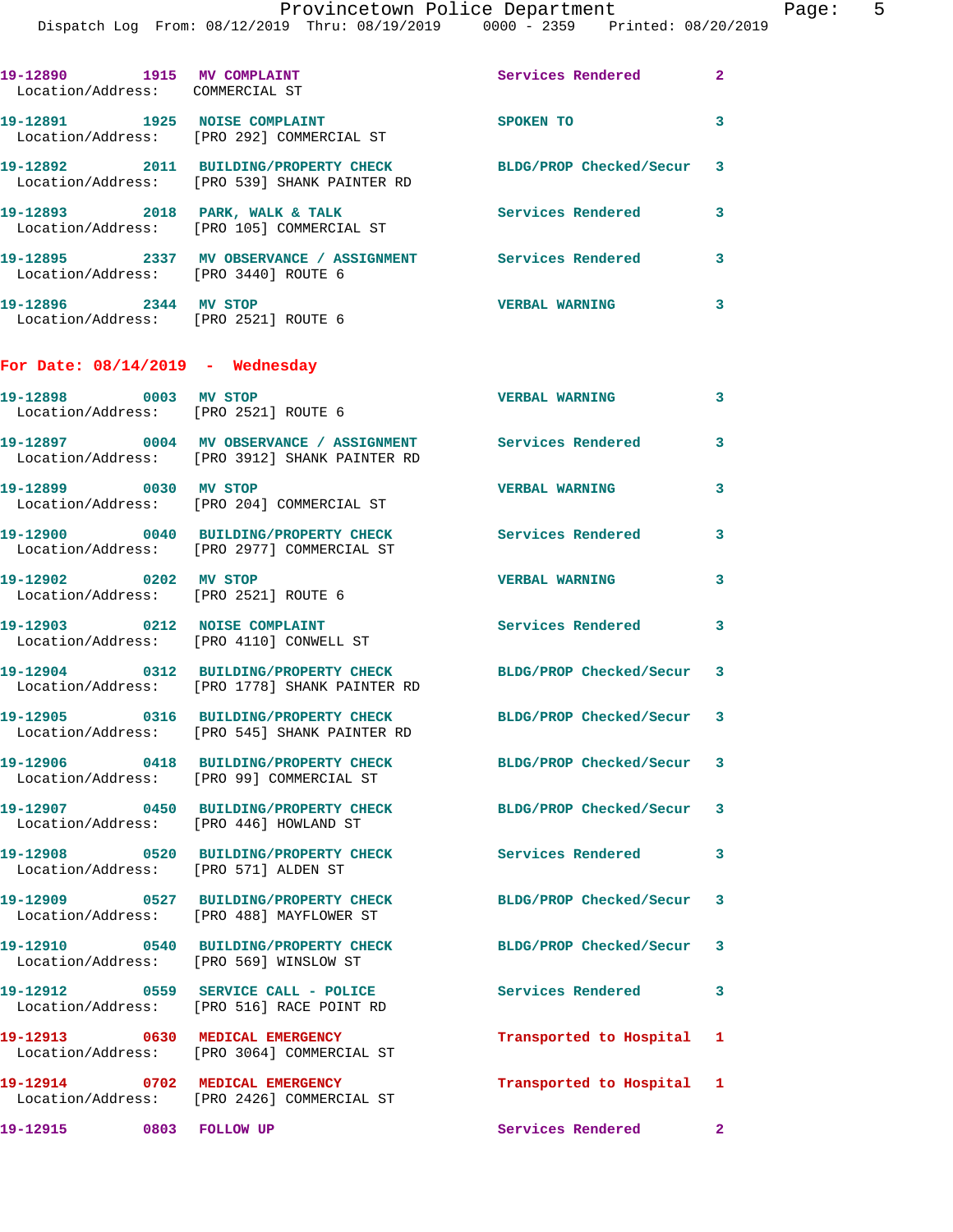|                                                                                                   | Provincetown Police Department<br>Dispatch Log From: 08/12/2019 Thru: 08/19/2019 0000 - 2359 Printed: 08/20/2019 |                           |              |
|---------------------------------------------------------------------------------------------------|------------------------------------------------------------------------------------------------------------------|---------------------------|--------------|
|                                                                                                   | Location/Address: [PRO 440] HARRY KEMP WAY                                                                       |                           |              |
| 19-12916 0813 ANIMAL CALL<br>Location/Address: ROUTE 6 + HOWLAND ST                               |                                                                                                                  | SPOKEN TO                 | $\mathbf{2}$ |
|                                                                                                   | 19-12917 0836 ALARM - GENERAL<br>Location/Address: [PRO 440] HARRY KEMP WAY                                      | False Alarm               | 1            |
|                                                                                                   | 19-12918 0852 SERVE WARRANT<br>Location/Address: [ORL 1] ROCK HARBOR RD                                          | Transferred Custody       | 3            |
|                                                                                                   | 19-12919 0931 ANIMAL CALL<br>Location/Address: [PRO 526] RYDER ST EXT                                            | <b>GONE ON ARRIVAL</b>    | $\mathbf{2}$ |
|                                                                                                   | 19-12920 0937 PARKING COMPLAINT<br>Location/Address: [PRO 204] COMMERCIAL ST                                     | Citation / Warning Issu   | 3            |
|                                                                                                   | 19-12921 0944 HARASSMENT / THREATS<br>Location/Address: [PRO 2099] BRADFORD ST                                   | SPOKEN TO                 | $\mathbf{2}$ |
|                                                                                                   | 19-12922 0956 PARKING COMPLAINT<br>Location/Address: [PRO 3456] RYDER ST EXT                                     | Services Rendered         | 3            |
|                                                                                                   | 19-12923 1034 ANIMAL CALL<br>Location/Address: [PRO 3259] MACMILLAN WHARF                                        | SPOKEN TO                 | $\mathbf{2}$ |
| 19-12924 1104 MV STOP<br>Location/Address: ROUTE 6                                                |                                                                                                                  | <b>VERBAL WARNING</b>     | 3            |
|                                                                                                   | 19-12925 1119 DISORDERLY<br>Location/Address: [PRO 1989] COMMERCIAL ST                                           | Services Rendered         | 1            |
|                                                                                                   | 19-12926 1236 MEDICAL EMERGENCY<br>Location/Address: CARVER ST + COMMERCIAL ST                                   | <b>PATIENT REFUSAL</b>    | 1            |
|                                                                                                   | 19-12927 1245 ANIMAL CALL<br>Location/Address: [PRO 526] RYDER ST EXT                                            | SPOKEN TO                 | $\mathbf{2}$ |
|                                                                                                   | 19-12928 1249 LOST PROPERTY<br>Location/Address: [PRO 542] SHANK PAINTER RD                                      | Services Rendered         | 3            |
| 19-12929 1326 MV COLLISION<br>Location/Address: ROUTE 6 + SNAIL RD<br>Refer To Accident: 19-63-AC |                                                                                                                  | <b>PATIENT REFUSAL</b>    | 1            |
| 19-12930 1522 MV COLLISION<br>Refer To Accident: 19-64-AC                                         | Location/Address: [PRO 530] SHANK PAINTER RD                                                                     | <b>Vehicle Towed</b>      | 1            |
|                                                                                                   | 19-12932 1709 MV COMPLAINT<br>Location/Address: BANGS ST + BRADFORD ST                                           | Citation / Warning Issu   | $\mathbf{2}$ |
| 19-12933 1732 SHOPLIFTING                                                                         | Location/Address: [PRO 230] COMMERCIAL ST                                                                        | SPOKEN TO                 | 3            |
|                                                                                                   | 19-12934 1819 MEDICAL EMERGENCY<br>Location/Address: [PRO 1221] PROVINCELANDS RD                                 | <b>PATIENT REFUSAL</b>    | 1            |
| 19-12935 1839 ALARM - FIRE                                                                        | Location/Address: [PRO 155] COMMERCIAL ST                                                                        | False Alarm               | 1            |
|                                                                                                   | 19-12936 1849 NOISE COMPLAINT<br>Location/Address: [PRO 4106] COMMERCIAL ST                                      | No Action Required        | 3            |
| 19-12937 1906 ANIMAL CALL                                                                         | Location/Address: [PRO 2548] HOWLAND ST                                                                          | Services Rendered         | $\mathbf{2}$ |
|                                                                                                   | 19-12938 1917 MEDICAL EMERGENCY<br>Location/Address: [PRO 1004] NELSON AVE                                       | <b>PATIENT REFUSAL</b>    | 1            |
| 19-12939 1925 MEDICAL EMERGENCY                                                                   |                                                                                                                  | Transported to Hospital 1 |              |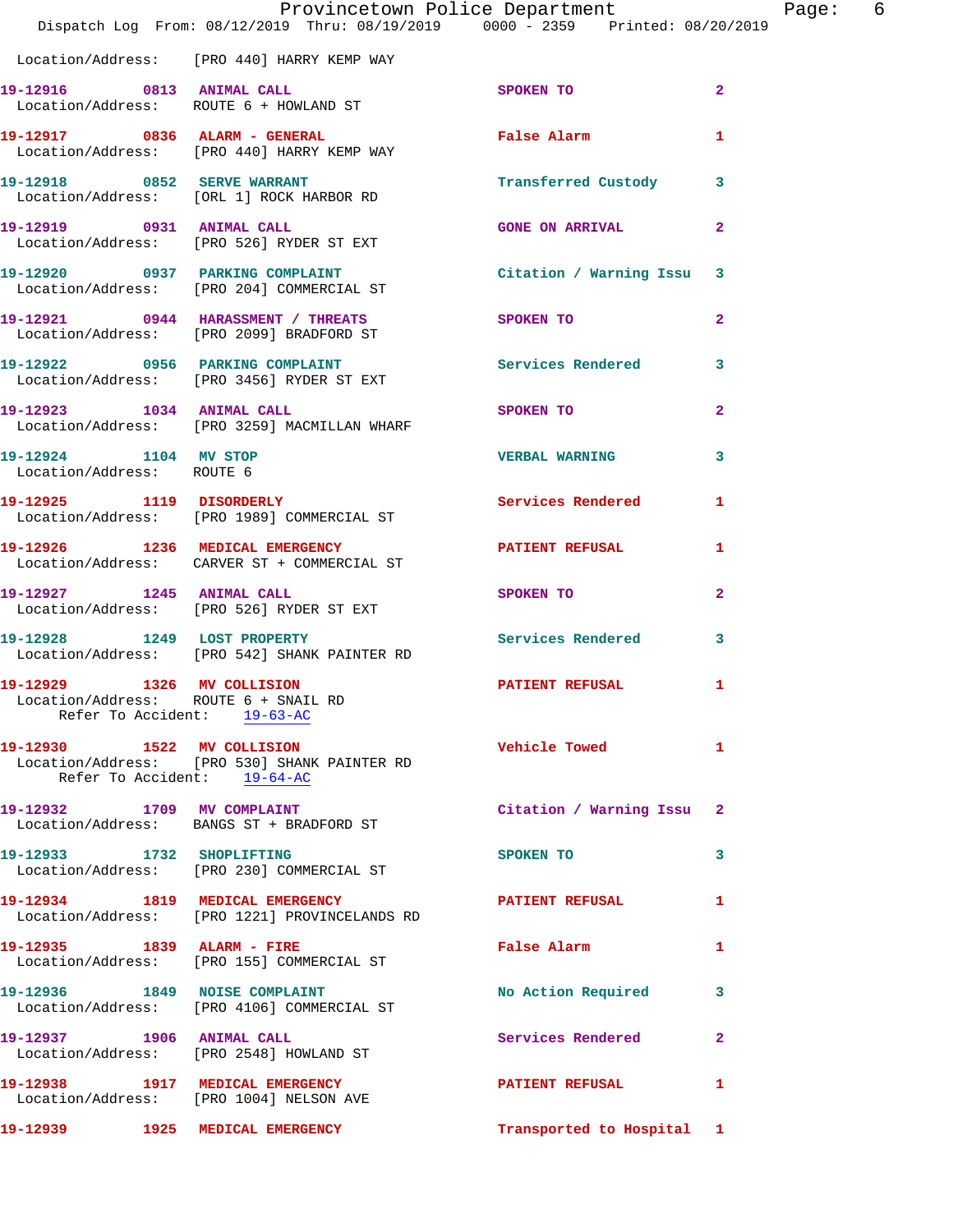|                                                          | Dispatch Log From: 08/12/2019 Thru: 08/19/2019 0000 - 2359 Printed: 08/20/2019                               | Provincetown Police Department |              | Page: | 7 |
|----------------------------------------------------------|--------------------------------------------------------------------------------------------------------------|--------------------------------|--------------|-------|---|
| Location/Address: [PRO 3222] ALDEN ST                    |                                                                                                              |                                |              |       |   |
|                                                          | 19-12940 1956 STREET PERFORMER COMPLAINT SPOKEN TO<br>Location/Address: [PRO 105] COMMERCIAL ST              |                                | $\mathbf{3}$ |       |   |
| 19-12941 2009 MV STOP<br>Location/Address: COMMERCIAL ST |                                                                                                              | VERBAL WARNING 3               |              |       |   |
|                                                          | 19-12942 2016 BUILDING/PROPERTY CHECK BLDG/PROP Checked/Secur 3<br>Location/Address: [PRO 519] RACE POINT RD |                                |              |       |   |
|                                                          | 19-12943 2026 911 - GENERAL<br>Location/Address: [PRO 3344] COMMERCIAL ST                                    | Could Not Locate 1             |              |       |   |
|                                                          | 19-12944 2044 MV OBSERVANCE / ASSIGNMENT Services Rendered 3<br>Location/Address: HOWLAND ST + BRADFORD ST   |                                |              |       |   |
|                                                          | 19-12945 2130 MEDICAL EMERGENCY<br>Location/Address: [PRO 350] COMMERCIAL ST                                 | Transported to Hospital 1      |              |       |   |
|                                                          | 19-12948 2227 PARKING COMPLAINT<br>Location/Address: RACE POINT RD + NELSON AVE                              | Citation / Warning Issu 3      |              |       |   |
|                                                          | 19-12949 2238 COMPLAINT - GENERAL Unfounded<br>Location/Address: [PRO 14] BRADFORD ST                        |                                | $\mathbf{3}$ |       |   |
| Location/Address: [PRO 690] ATWOOD AVE                   | 19-12950 2244 NOISE COMPLAINT                                                                                | Unfounded                      | 3            |       |   |
|                                                          | 19-12951 2303 DISTURBANCE - FIGHT / ARGUMENT FOLLOW UP<br>Location/Address: [PRO 3259] MACMILLAN WHARF       |                                | 1            |       |   |
|                                                          | 19-12952 2322 COMPLAINT - GENERAL FOLLOW UP<br>Location/Address: [PRO 667] COMMERCIAL ST                     |                                | 3            |       |   |
|                                                          | 19-12953 2333 COMPLAINT - GENERAL Services Rendered 3<br>Location/Address: [PRO 14] BRADFORD ST              |                                |              |       |   |
|                                                          | 19-12954 2358 FOLLOW UP<br>Location/Address: [PRO 3259] MACMILLAN WHARF                                      | Services Rendered 2            |              |       |   |
| For Date: $08/15/2019$ - Thursday                        |                                                                                                              |                                |              |       |   |
|                                                          | 19-12955 0043 MV OBSERVANCE / ASSIGNMENT Services Rendered 3<br>Location/Address: ROUTE 6 + SNAIL RD         |                                |              |       |   |
|                                                          | 19-12956 0046 MV OBSERVANCE / ASSIGNMENT Services Rendered 3<br>Location/Address: BRADFORD ST + RYDER ST     |                                |              |       |   |
|                                                          | 19-12959 0202 BUILDING/PROPERTY CHECK Services Rendered 3<br>Location/Address: [PRO 3430] COMMERCIAL ST      |                                |              |       |   |
| Location/Address: ROUTE 6 + SNAIL RD                     | 19-12960 0211 MV OBSERVANCE / ASSIGNMENT Services Rendered                                                   |                                | $\mathbf{3}$ |       |   |
| Location/Address: [PRO 571] ALDEN ST                     | 19-12961 0416 BUILDING/PROPERTY CHECK Services Rendered                                                      |                                | $\mathbf{3}$ |       |   |
| Location/Address: [PRO 3287] ROUTE 6                     | 19-12962 0526 BUILDING/PROPERTY CHECK Services Rendered 3                                                    |                                |              |       |   |
|                                                          | 19-12963 0547 BUILDING/PROPERTY CHECK Services Rendered 3<br>Location/Address: [PRO 2898] JEROME SMITH RD    |                                |              |       |   |
|                                                          | 19-12964 0612 SERVICE CALL - POLICE Services Rendered 3<br>Location/Address: [PRO 516] RACE POINT RD         |                                |              |       |   |
|                                                          | 19-12965 0702 GENERAL INFO<br>Location/Address: [PRO 3259] MACMILLAN WHARF                                   | Services Rendered 3            |              |       |   |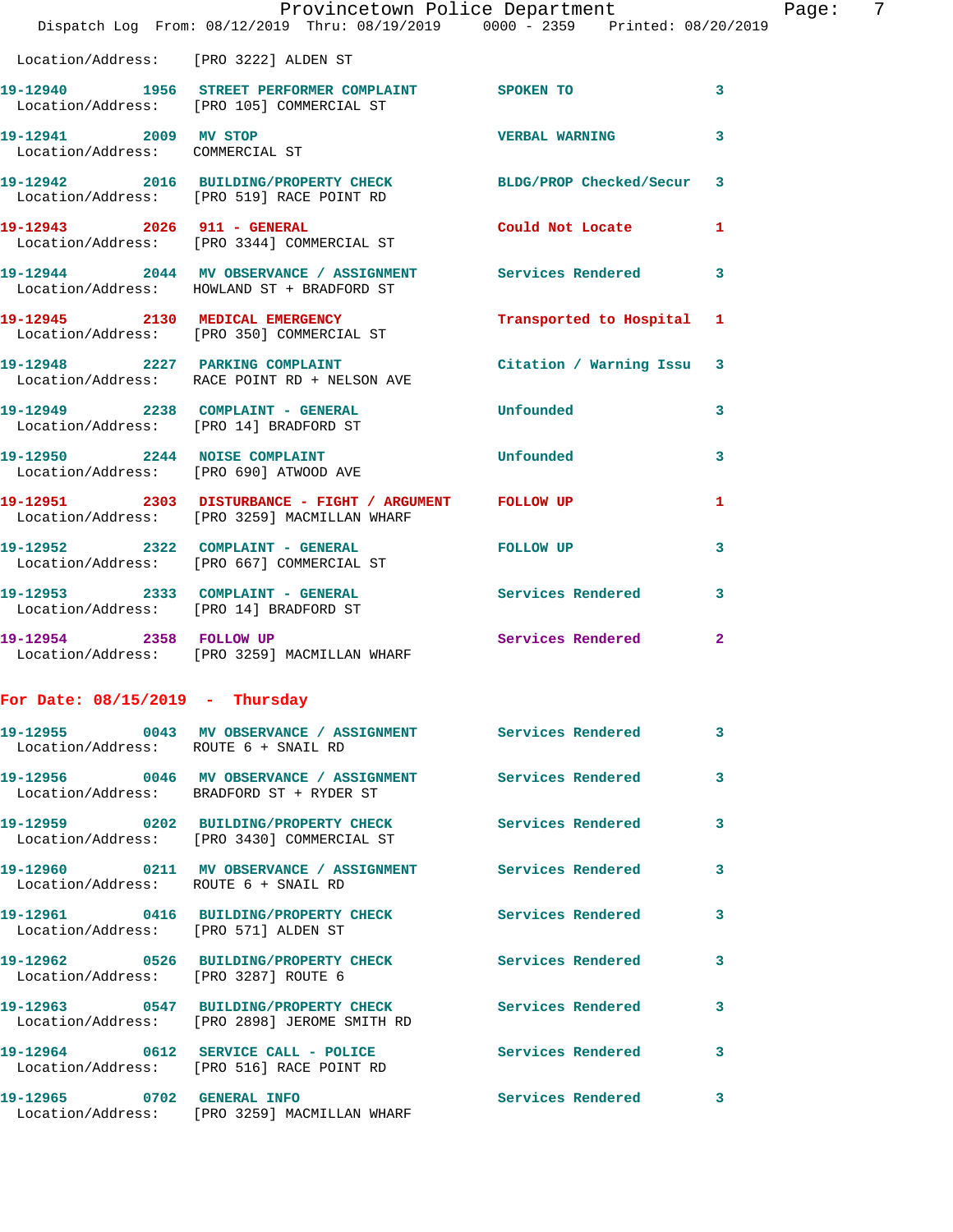|                                 | Dispatch Log From: 08/12/2019 Thru: 08/19/2019 0000 - 2359 Printed: 08/20/2019                                  | Provincetown Police Department |              | Page: 8 |  |
|---------------------------------|-----------------------------------------------------------------------------------------------------------------|--------------------------------|--------------|---------|--|
|                                 | 19-12967 0839 MV STOP<br>Location/Address: [PRO 3443] COMMERCIAL ST                                             | VERBAL WARNING 3               |              |         |  |
|                                 | 19-12968 0848 BIKE - GENERAL CONSERVATE Services Rendered 2<br>Location: [TRU] COLD STORAGE BEACH               |                                |              |         |  |
|                                 | 19-12969 0931 MV OBSERVANCE / ASSIGNMENT Services Rendered<br>Location/Address: COMMERCIAL ST + SNAIL RD        |                                | 3            |         |  |
|                                 | 19-12970 0959 PARKING COMPLAINT<br>Location/Address: [PRO 3010] COMMERCIAL ST                                   | Citation / Warning Issu 3      |              |         |  |
|                                 | 19-12971 1031 BUILDING/PROPERTY CHECK Services Rendered 3<br>Location/Address: [PRO 2499] RACE POINT RD         |                                |              |         |  |
| Refer To Accident: 19-65-AC     | 19-12972 1042 FIRE - OTHER<br>Location/Address: [PRO 3224] COMMERCIAL ST                                        | Extinguished                   | $\mathbf{1}$ |         |  |
| Refer To Accident: 19-65-AC     | 19-12973 1101 MV COLLISION<br>Location/Address: [PRO 3224] COMMERCIAL ST                                        | Services Rendered 1            |              |         |  |
|                                 | 19-12974 1103 MEDICAL EMERGENCY<br>Location/Address: [PRO 440] HARRY KEMP WAY                                   | Transported to Hospital 1      |              |         |  |
|                                 | 19-12975 1145 LOST PROPERTY<br>Location/Address: [PRO 542] SHANK PAINTER RD                                     | <b>Services Rendered</b>       | 3            |         |  |
|                                 | 19-12976 1151 LOST PROPERTY<br>Location/Address: [PRO 542] SHANK PAINTER RD                                     | Services Rendered              | 3            |         |  |
| Location/Address: PEARL ST      | 19-12977 1301 PARKING COMPLAINT                                                                                 | No Action Required 3           |              |         |  |
|                                 | 19-12978 1312 ANIMAL CALL<br>Location/Address: [PRO 843] COMMERCIAL ST                                          | Services Rendered 2            |              |         |  |
| Location/Address: COMMERCIAL ST | 19-12979 1331 HARASSMENT / THREATS                                                                              | SPOKEN TO                      | $\mathbf{2}$ |         |  |
|                                 | 19-12980 1345 MEDICAL EMERGENCY<br>Location/Address: [PRO 440] HARRY KEMP WAY                                   | Transported to Hospital 1      |              |         |  |
|                                 | 19-12981 1401 ASSIST CITIZEN<br>Location/Address: [PRO 1014] NELSON AVE                                         | Services Rendered 3            |              |         |  |
|                                 | 19-12982 1429 GENERAL INFO<br>Location/Address: [PRO 3197] COMMERCIAL ST                                        | Services Rendered              | 3            |         |  |
|                                 | 19-12983 1434 BUILDING/PROPERTY CHECK BLDG/PROP Checked/Secur 3<br>Location/Address: [PRO 526] RYDER ST EXT     |                                |              |         |  |
|                                 | 19-12984 1434 BUILDING/PROPERTY CHECK<br>Location/Address: [PRO 433] RYDER ST EXT                               | BLDG/PROP Checked/Secur 3      |              |         |  |
|                                 | 19-12985 1436 BUILDING/PROPERTY CHECK BLDG/PROP Checked/Secur 3<br>Location/Address: [PRO 3259] MACMILLAN WHARF |                                |              |         |  |
|                                 | 19-12986 1437 911 - GENERAL<br>Location/Address: [PRO 2499] RACE POINT RD                                       | SPOKEN TO                      | 1            |         |  |
|                                 | 19-12987 1544 MEDICAL EMERGENCY<br>Location/Address: [PRO 1734] HOLWAY AVE                                      | Transported to Hospital 1      |              |         |  |
| 19-12988 1551 PARKING COMPLAINT | Location/Address: [PRO 927] FRANKLIN ST                                                                         | Services Rendered 3            |              |         |  |
|                                 | 19-12989 1604 LOST PROPERTY<br>Location/Address: [PRO 542] SHANK PAINTER RD                                     | Services Rendered              | 3            |         |  |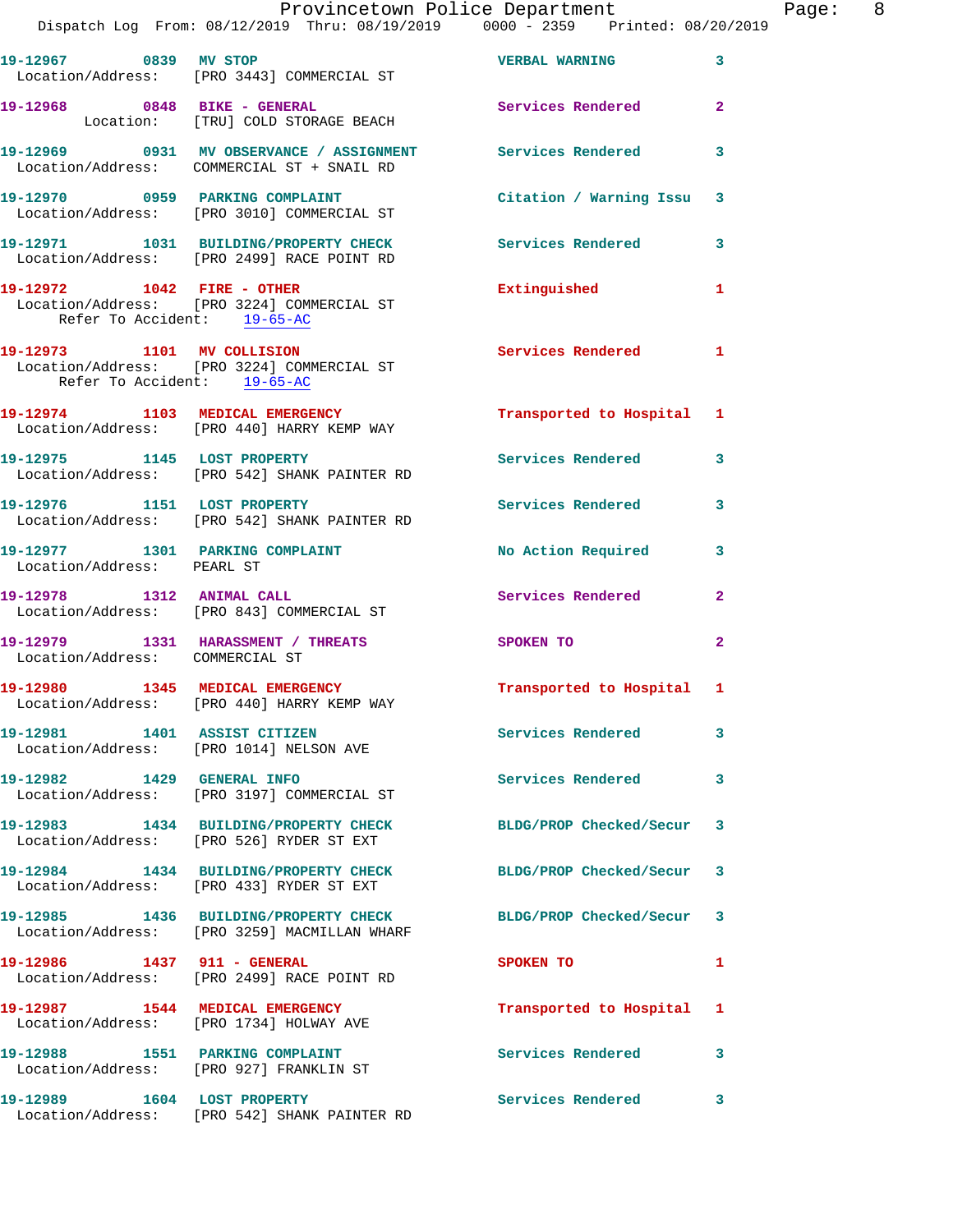|                                                                                                     | Provincetown Police Department<br>Dispatch Log From: 08/12/2019 Thru: 08/19/2019 0000 - 2359 Printed: 08/20/2019 |                              |                         | Page: 9      |  |
|-----------------------------------------------------------------------------------------------------|------------------------------------------------------------------------------------------------------------------|------------------------------|-------------------------|--------------|--|
|                                                                                                     | 19-12990 1612 BY-LAW VIOLATION VERBAL WARNING 2<br>Location/Address: [PRO 105] COMMERCIAL ST                     |                              |                         |              |  |
|                                                                                                     | 19-12991 1632 SOLICITING<br>Location/Address: [PRO 2266] COMMERCIAL ST                                           | <b>Unfounded United</b>      | $\overline{\mathbf{3}}$ |              |  |
|                                                                                                     | 19-12992 1638 LARCENY / FORGERY / FRAUD Services Rendered 2<br>Location/Address: [PRO 3259] MACMILLAN WHARF      |                              |                         |              |  |
|                                                                                                     | 19-12993 1640 BY-LAW VIOLATION<br>Location/Address: [PRO 352] COMMERCIAL ST                                      | <b>VERBAL WARNING</b>        | $\mathbf{2}$            |              |  |
| Location/Address: COMMERCIAL ST<br>Refer To Accident: 19-66-AC                                      | 19-12994 1656 MV COLLISION Services Rendered 1                                                                   |                              |                         |              |  |
|                                                                                                     | 19-12995 1727 MV STOP<br>Location/Address: [PRO 549] STANDISH ST                                                 | Citation / Warning Issu 3    |                         |              |  |
|                                                                                                     | 19-12996 1741 ANIMAL CALL Services Rendered 2<br>Location/Address: [PRO 3259] MACMILLAN WHARF                    |                              |                         |              |  |
|                                                                                                     | 19-12998 1950 911 - GENERAL SPOKEN TO<br>Location/Address: [PRO 242] COMMERCIAL ST                               |                              | $\mathbf{1}$            |              |  |
|                                                                                                     | 19-12999 1953 MV STOP<br>Location/Address: PRINCE ST + MOZART AVE                                                | VERBAL WARNING 3             |                         |              |  |
| 19-13000 2029 MV STOP                                                                               | Location/Address: [PRO 3523] BRADFORD ST                                                                         | Services Rendered 3          |                         |              |  |
|                                                                                                     | 19-13001 2037 MEDICAL EMERGENCY PATIENT REFUSAL<br>Location/Address: [PRO 340] COMMERCIAL ST                     |                              | $\mathbf{1}$            |              |  |
|                                                                                                     | 19-13002 2041 MV STOP<br>Location/Address: [PRO 2521] ROUTE 6                                                    | <b>VERBAL WARNING</b>        | 3                       |              |  |
|                                                                                                     | 19-13003 2043 ALARM - GENERAL<br>Location/Address: [PRO 440] HARRY KEMP WAY                                      | False Alarm 1                |                         |              |  |
|                                                                                                     | 19-13004 2058 MEDICAL EMERGENCY Transported to Hospital 1<br>Location/Address: [PRO 453] KILEY CT                |                              |                         |              |  |
|                                                                                                     | 19-13005 2141 SERVICE CALL - POLICE Services Rendered<br>Location/Address: [PRO 105] COMMERCIAL ST               |                              | 3                       |              |  |
|                                                                                                     | 19-13006 2147 ALARM - GENERAL<br>Location/Address: [PRO 440] HARRY KEMP WAY                                      | False Alarm <b>Example 2</b> | 1                       |              |  |
| 19-13007 2149 MV STOP                                                                               | Location/Address: [PRO 3456] RYDER ST EXT                                                                        | <b>VERBAL WARNING</b>        | 3                       |              |  |
| 19-13008 2204 MV STOP                                                                               | Location/Address: [PRO 2479] ROUTE 6                                                                             | Citation / Warning Issu 3    |                         |              |  |
| Location/Address: COMMERCIAL ST                                                                     | 19-13009 2217 COMPLAINT - GENERAL                                                                                | <b>Services Rendered</b>     | $\mathbf{3}$            |              |  |
| 19-13011 2250 MV STOP                                                                               | Location: [PRO 3431] LOPES SQUARE                                                                                | <b>VERBAL WARNING</b>        | 3                       |              |  |
|                                                                                                     | 19-13013 2252 ANIMAL CALL<br>Location/Address: ROUTE 6 + CONWELL ST                                              | <b>Services Rendered</b>     | $\mathbf{2}$            |              |  |
| 19-13012 2256 MV COLLISION<br>Location/Address: ROUTE 6 + CONWELL ST<br>Refer To Accident: 19-67-AC |                                                                                                                  | PATIENT REFUSAL 1            |                         | $\mathbf{2}$ |  |

Location/Address: [PRO 2543] MACMILLAN WHARF

**19-13014 2327 FOLLOW UP No Action Required 2**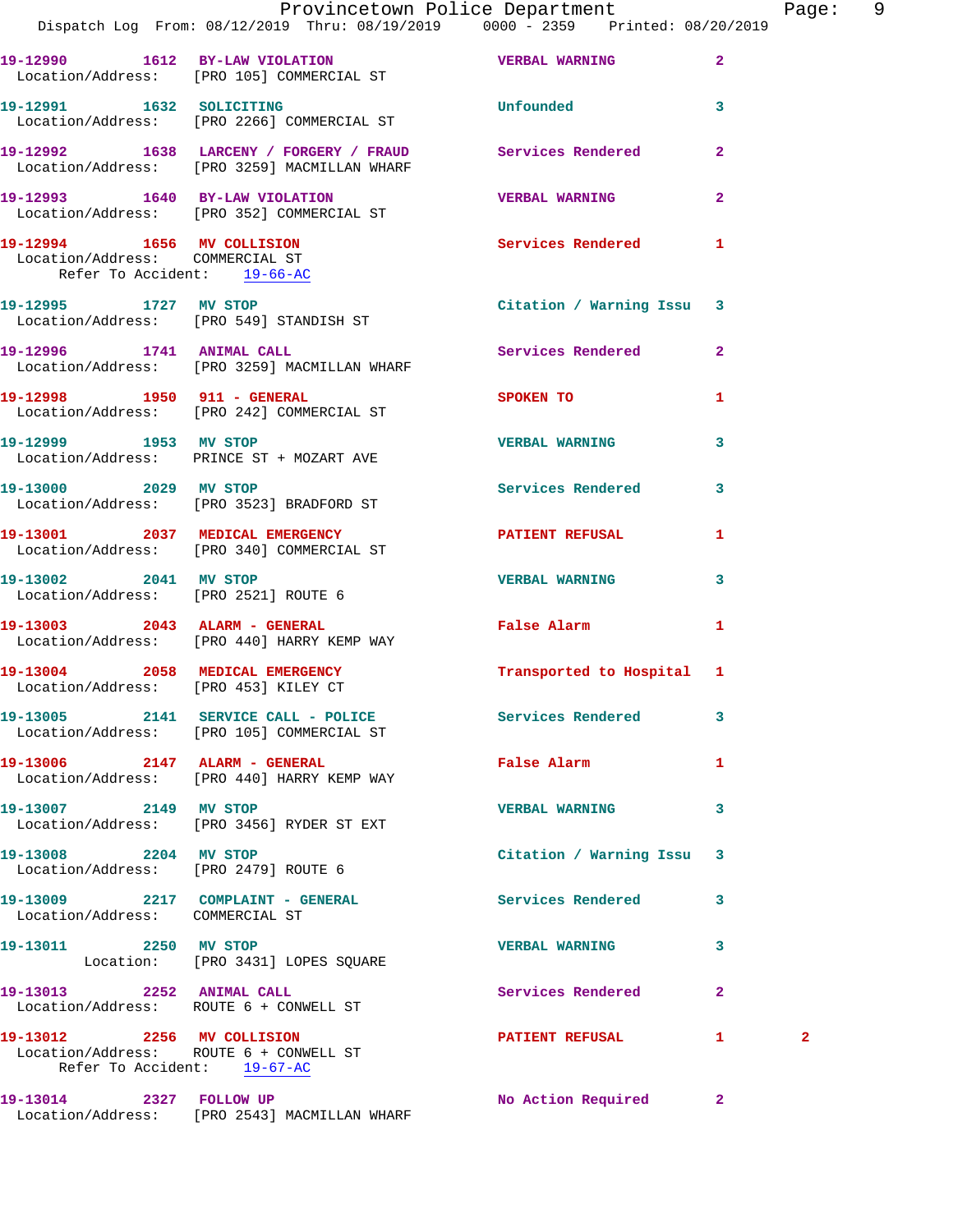|                                                    | Dispatch Log From: 08/12/2019 Thru: 08/19/2019 0000 - 2359 Printed: 08/20/2019                                   | Provincetown Police Department |              | Page: 10 |  |
|----------------------------------------------------|------------------------------------------------------------------------------------------------------------------|--------------------------------|--------------|----------|--|
|                                                    | 19-13015 2340 DISTURBANCE - FIGHT / ARGUMENT Services Rendered 1<br>Location/Address: [PRO 3815] BRADFORD ST EXT |                                |              |          |  |
| 19-13016 2348 FOLLOW UP                            | Location/Address: [PRO 2266] COMMERCIAL ST                                                                       | No Action Required 2           |              |          |  |
|                                                    | 19-13017 2353 FOLLOW UP<br>Location/Address: [PRO 711] BRADFORD ST                                               | Could Not Locate               | $\mathbf{2}$ |          |  |
| For Date: $08/16/2019$ - Friday                    |                                                                                                                  |                                |              |          |  |
|                                                    |                                                                                                                  |                                |              |          |  |
|                                                    | 19-13019 0028 MV OBSERVANCE / ASSIGNMENT No Action Required 3<br>Location/Address: [PRO 3670] SHANK PAINTER RD   |                                |              |          |  |
| Refer To P/C: 19-151-AR                            | 19-13021 0032 MV STOP<br>Location/Address: BRADFORD ST + CARVER ST<br>Refer To Arrest: 19-150-AR                 | Arrest(s) Made                 | $\mathbf{3}$ |          |  |
|                                                    | 19-13022 0041 ANIMAL CALL<br>Location/Address: [PRO 530] SHANK PAINTER RD                                        | Could Not Locate               | -2           |          |  |
|                                                    | 19-13023 0108 BUILDING/PROPERTY CHECK BLDG/PROP Checked/Secur 3<br>Location/Address: [PRO 197] COMMERCIAL ST     |                                |              |          |  |
|                                                    | 19-13024 0108 BUILDING/PROPERTY CHECK BLDG/PROP Checked/Secur 3<br>Location/Address: [PRO 3033] COMMERCIAL ST    |                                |              |          |  |
|                                                    | 19-13025 0109 BUILDING/PROPERTY CHECK BLDG/PROP Checked/Secur 3<br>Location/Address: [PRO 175] COMMERCIAL ST     |                                |              |          |  |
|                                                    | 19-13026 0109 BUILDING/PROPERTY CHECK BLDG/PROP Checked/Secur 3<br>Location/Address: [PRO 182] COMMERCIAL ST     |                                |              |          |  |
|                                                    | 19-13027 0110 PARK, WALK & TALK<br>Location/Address: [PRO 3870] COMMERCIAL ST                                    | Services Rendered              | 3            |          |  |
|                                                    | 19-13029 0136 BUILDING/PROPERTY CHECK BLDG/PROP Checked/Secur 3<br>Location/Address: [PRO 526] RYDER ST EXT      |                                |              |          |  |
|                                                    | 19-13031 0206 MEDICAL EMERGENCY<br>Location/Address: [PRO 2539] RYDER ST EXT                                     | PATIENT REFUSAL 1              |              |          |  |
|                                                    | 19-13032 0237 BUILDING/PROPERTY CHECK BLDG/PROP Checked/Secur 3<br>Location/Address: [PRO 2540] RACE POINT RD    |                                |              |          |  |
|                                                    | 19-13033 0312 NOISE COMPLAINT<br>Location/Address: [PRO 1563] CONWELL ST                                         | VERBAL WARNING 3               |              |          |  |
|                                                    | 19-13034 0337 BUILDING/PROPERTY CHECK BLDG/PROP Checked/Secur 3<br>Location/Address: [PRO 530] SHANK PAINTER RD  |                                |              |          |  |
| Location/Address: ROUTE 6 + SNAIL RD               | 19-13036 0438 MV OBSERVANCE / ASSIGNMENT Services Rendered 3                                                     |                                |              |          |  |
| 19-13037 0442 MV STOP<br>Location/Address: ROUTE 6 |                                                                                                                  | <b>VERBAL WARNING</b>          | 3            |          |  |
|                                                    | 19-13038 0626 FLIGHT COVERAGE<br>Location/Address: [PRO 516] RACE POINT RD                                       | Services Rendered              | 3            |          |  |
|                                                    | 19-13040 0747 PARK, WALK & TALK<br>Location/Address: [PRO 3335] COMMERCIAL ST                                    | <b>Services Rendered</b> 3     |              |          |  |
|                                                    | 19-13041 0810 MV COMPLAINT<br>Location/Address: [PRO 454] WASHINGTON AVE                                         | Services Rendered              | $\mathbf{2}$ |          |  |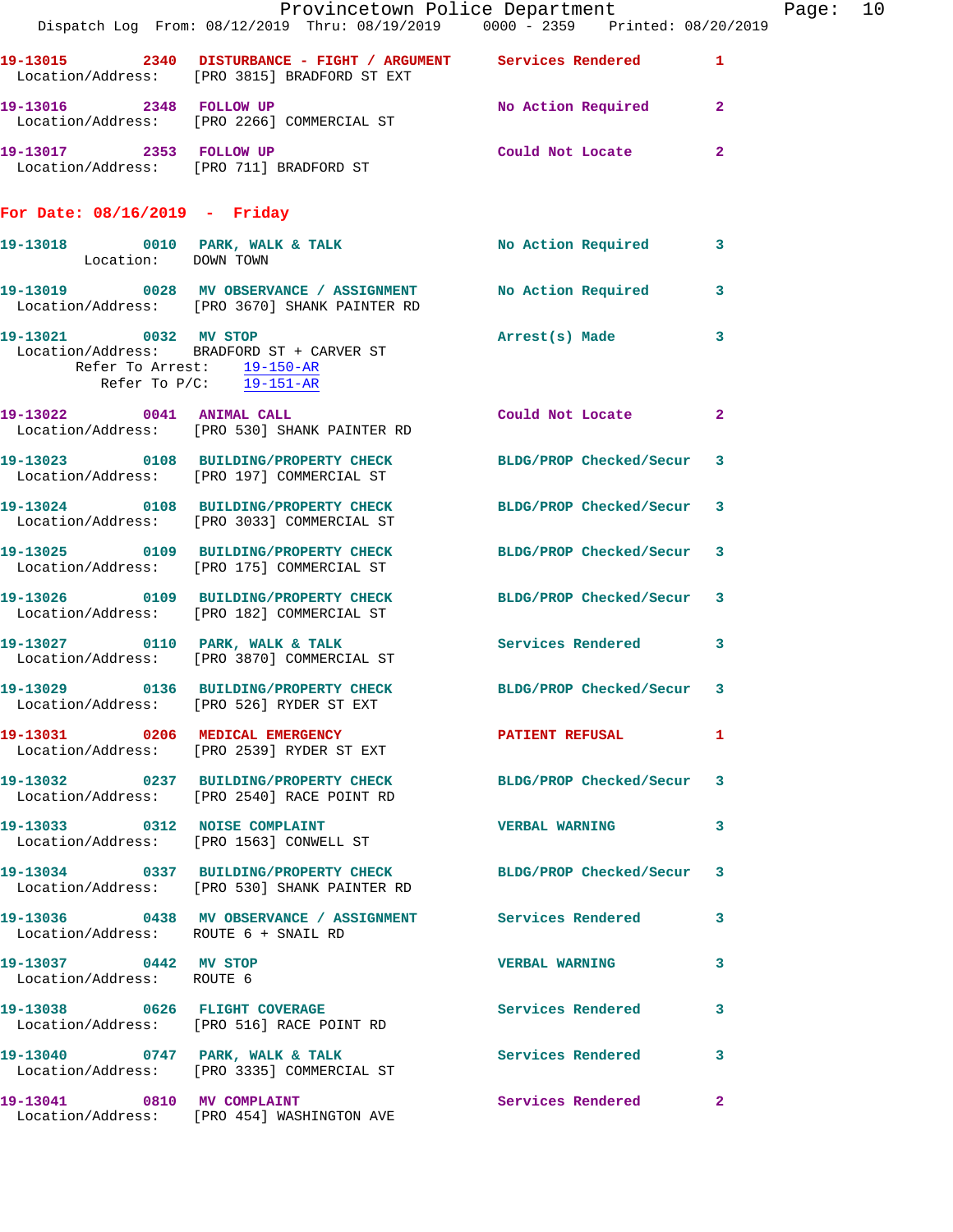|                                                                         | Provincetown Police Department<br>Dispatch Log From: 08/12/2019 Thru: 08/19/2019 0000 - 2359 Printed: 08/20/2019 |                          |                |
|-------------------------------------------------------------------------|------------------------------------------------------------------------------------------------------------------|--------------------------|----------------|
| Location/Address: [TRU 696] ROUTE 6                                     | 19-13042 0815 SERVICE CALL - POLICE 30 Services Rendered                                                         |                          | 3              |
|                                                                         | 19-13043 0820 PARK, WALK & TALK<br>Location/Address: [PRO 2500] COMMERCIAL ST                                    | <b>Services Rendered</b> | 3              |
|                                                                         | 19-13044 0922 PARK, WALK & TALK<br>Location/Address: [PRO 173] COMMERCIAL ST                                     | <b>Services Rendered</b> | 3              |
| 19-13045 0954 FOLLOW UP                                                 | Location/Address: [PRO 606] CONWELL ST                                                                           | FOLLOW UP                | $\overline{a}$ |
|                                                                         | 19-13046 1005 FOLLOW UP<br>Location/Address: [PRO 285] COMMERCIAL ST                                             | FOLLOW UP                | $\overline{a}$ |
| 19-13047 1012 MV HIT & RUN<br>Location/Address: [PRO 2479] ROUTE 6      |                                                                                                                  | Services Rendered        | $\overline{a}$ |
| 19-13050 1024 911 HANG-UP CALL<br>Location/Address: [PRO 1377] DYER ST  |                                                                                                                  | <b>Services Rendered</b> | 1              |
| 19-13048 1032 LOOSE DOG                                                 | Location/Address: [PRO 1916] COURT ST                                                                            | Services Rendered        | $\mathbf{2}$   |
|                                                                         | 19-13049 1036 PET PANTRY<br>Location/Address: [PRO 3296] SHANK PAINTER RD                                        | <b>Services Rendered</b> | 3              |
| 19-13051 1108 MEDICAL EMERGENCY<br>Location/Address: [PRO 2513] ROUTE 6 |                                                                                                                  | Services Rendered        | 1              |
| 19-13053 1110 MV STOP                                                   | Location/Address: BRADFORD ST + STANDISH ST                                                                      | <b>VERBAL WARNING</b>    | 3              |
|                                                                         | 19-13052 1111 BUILDING/PROPERTY CHECK BLDG/PROP Checked/Secur<br>Location/Address: [PRO 3317] CEMETERY RD        |                          | 3              |
|                                                                         | 19-13054 1123 ALARM - FIRE<br>Location/Address: [PRO 3670] SHANK PAINTER RD                                      | False Alarm              | 1              |
|                                                                         | 19-13055 1124 LOST BLACK ZIPPER WALLET Services Rendered<br>Location/Address: [PRO 542] SHANK PAINTER RD         |                          | 3              |
|                                                                         | 19-13056 1133 PARKING COMPLAINT<br>Location/Address: [PRO 1337] COMMERCIAL ST                                    | Citation / Warning Issu  | 3              |
|                                                                         | 19-13058 1143 MEDICAL EMERGENCY<br>Location/Address: [PRO 440] HARRY KEMP WAY                                    | Transported to Hospital  | 1              |
|                                                                         | 19-13059 1150 LOST SILVER BRACELET<br>Location/Address: [PRO 542] SHANK PAINTER RD                               | <b>Services Rendered</b> | 3              |
|                                                                         | 19-13060 1156 LOST ID/CREDIT CARDS Services Rendered<br>Location/Address: [PRO 539] SHANK PAINTER RD             |                          | 3              |
|                                                                         | 19-13061 1205 MV OBSERVANCE / ASSIGNMENT Services Rendered<br>Location/Address: SHANK PAINTER RD + BROWNE ST     |                          | 3              |
| 19-13062 1259 911 - GENERAL                                             | Location/Address: [PRO 1665] CONWELL ST                                                                          | Services Rendered        | 1              |
|                                                                         | 19-13063 1304 ASSIST CITIZEN<br>Location/Address: [PRO 542] SHANK PAINTER RD                                     | Services Rendered        | 3              |
|                                                                         | 19-13065 1328 SERVICE CALL - POLICE<br>Location/Address: [PRO 2647] SHANK PAINTER RD                             | <b>Services Rendered</b> | 3              |
| Location/Address: ROUTE 6                                               | 19-13067 1523 MV OBSERVANCE / ASSIGNMENT Services Rendered                                                       |                          | 3              |
| 19-13068 1528 FOLLOW UP                                                 |                                                                                                                  | FOLLOW UP                | $\mathbf{2}$   |

Location/Address: COMMERCIAL ST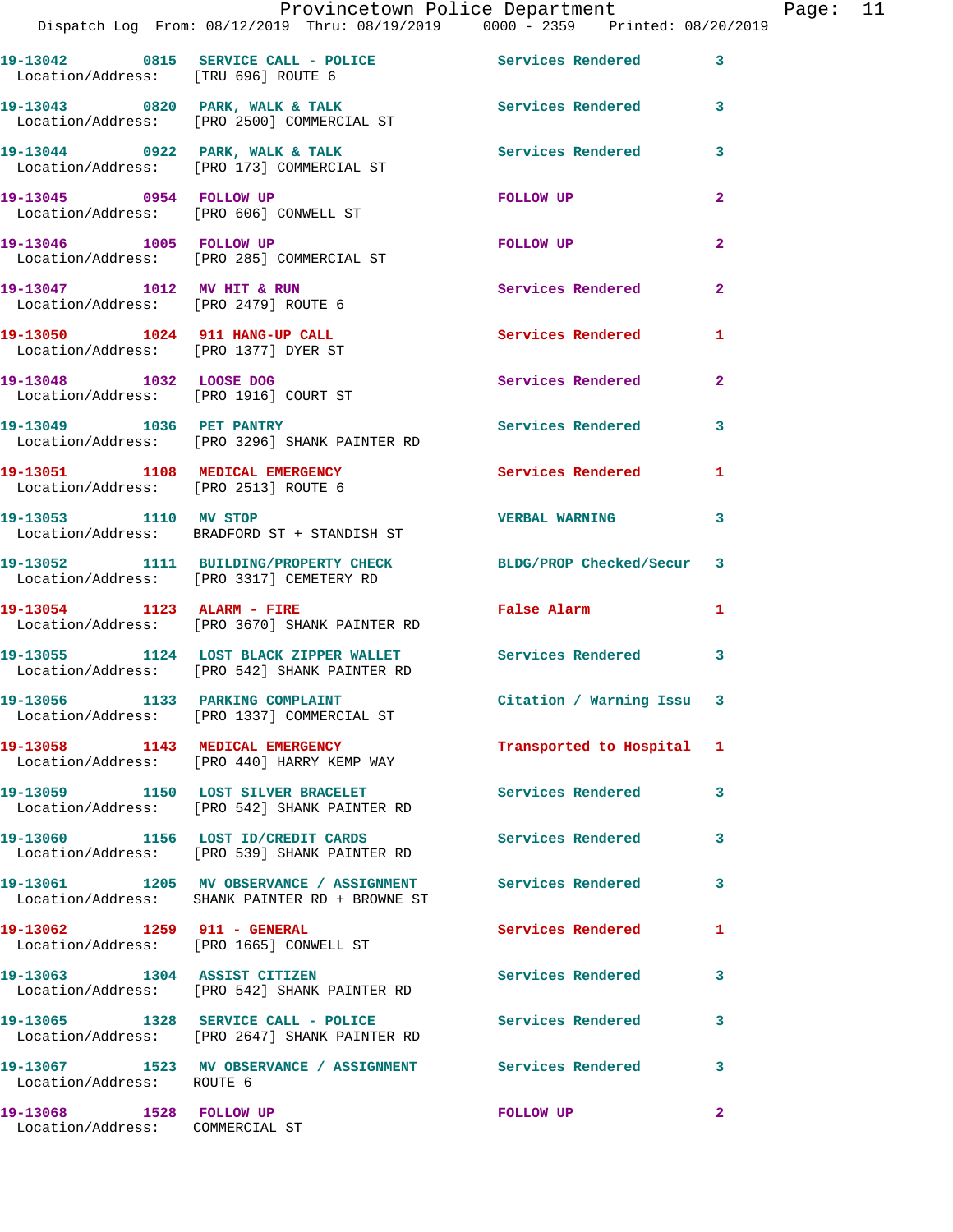|                                                               | Provincetown Police Department<br>Dispatch Log From: 08/12/2019 Thru: 08/19/2019 0000 - 2359 Printed: 08/20/2019 |                          |                         |
|---------------------------------------------------------------|------------------------------------------------------------------------------------------------------------------|--------------------------|-------------------------|
| Refer To Accident: 19-66-AC                                   |                                                                                                                  |                          |                         |
| 19-13069 1610 MV STOP                                         | Location/Address: [PRO 2521] ROUTE 6                                                                             | <b>VERBAL WARNING</b>    | 3                       |
| 19-13070 1614 MV STOP<br>Location/Address: [TRU 95] ROUTE 6   |                                                                                                                  | <b>VERBAL WARNING</b>    | 3                       |
| 19-13071 1622 MV STOP<br>Location/Address: [PRO 2513] ROUTE 6 |                                                                                                                  | <b>VERBAL WARNING</b>    | 3                       |
| 19-13072 1629 MV STOP                                         | Location/Address: [PRO 3912] SHANK PAINTER RD                                                                    | <b>VERBAL WARNING</b>    | 3                       |
|                                                               | 19-13073 1649 MEDICAL EMERGENCY<br>Location/Address: [PRO 3491] STABLE PATH                                      | <b>Services Rendered</b> | 1                       |
|                                                               | 19-13074 1732 PARK, WALK & TALK<br>Location/Address: [PRO 165] COMMERCIAL ST                                     | <b>Services Rendered</b> | 3                       |
|                                                               | 19-13075 1734 LOST PROPERTY<br>Location/Address: [PRO 542] SHANK PAINTER RD                                      | Services Rendered        | 3                       |
|                                                               | 19-13077 1806 ALARM - GENERAL<br>Location/Address: [PRO 3404] BRADFORD ST                                        | False Alarm              | 1                       |
| Refer To Accident: 19-68-AC                                   | 19-13078 1918 MEDICAL EMERGENCY<br>Location/Address: JOHNSON ST + COMMERCIAL ST                                  | <b>PATIENT REFUSAL</b>   | 1                       |
|                                                               | 19-13079 1919 DISTURBANCE - FIGHT / ARGUMENT Unfounded<br>Location/Address: [PRO 539] SHANK PAINTER RD           |                          | 1                       |
| Location/Address: [PRO 82] CENTER ST                          | 19-13080 1948 PARKING COMPLAINT                                                                                  | Citation / Warning Issu  | 3                       |
|                                                               | 19-13082 2005 BUILDING/PROPERTY CHECK BLDG/PROP Checked/Secur<br>Location/Address: [PRO 526] RYDER ST EXT        |                          | -3                      |
|                                                               | 19-13083 2006 BUILDING/PROPERTY CHECK BLDG/PROP Checked/Secur<br>Location/Address: [PRO 3259] MACMILLAN WHARF    |                          | -3                      |
| Location/Address: ROUTE 6                                     | 19-13081 2009 MV OBSERVANCE / ASSIGNMENT Services Rendered                                                       |                          | 3                       |
| 19-13084 2010 MV STOP                                         | Location/Address: [PRO 549] STANDISH ST                                                                          | <b>VERBAL WARNING</b>    | 3                       |
| 19-13085 2019 MV STOP                                         | Location/Address: [PRO 61] BRADFORD ST                                                                           | <b>VERBAL WARNING</b>    | 3                       |
|                                                               | 19-13086 2025 BUILDING/PROPERTY CHECK BLDG/PROP Checked/Secur<br>Location/Address: [PRO 433] RYDER ST EXT        |                          | 3                       |
| 19-13087 2034 MV STOP                                         | Location/Address: [PRO 105] COMMERCIAL ST                                                                        | <b>VERBAL WARNING</b>    | 3                       |
|                                                               | 19-13088 2035 TRAFFIC CONTROL<br>Location: [PRO 3431] LOPES SQUARE                                               | <b>Services Rendered</b> | 3                       |
| 19-13089 2039 MV STOP<br>Location/Address: BRADFORD ST        |                                                                                                                  | <b>VERBAL WARNING</b>    | 3                       |
|                                                               | 19-13090 2144 BUILDING/PROPERTY CHECK BLDG/PROP Checked/Secur<br>Location/Address: [PRO 399] COMMERCIAL ST       |                          | 3                       |
| 19-13091 2146 ANIMAL CALL                                     | Location/Address: [PRO 366] COMMERCIAL ST                                                                        | SPOKEN TO                | $\overline{\mathbf{2}}$ |
| 19-13092 2153 MV STOP                                         |                                                                                                                  | <b>VERBAL WARNING</b>    | 3                       |

Location/Address: [PRO 2059] BRADFORD ST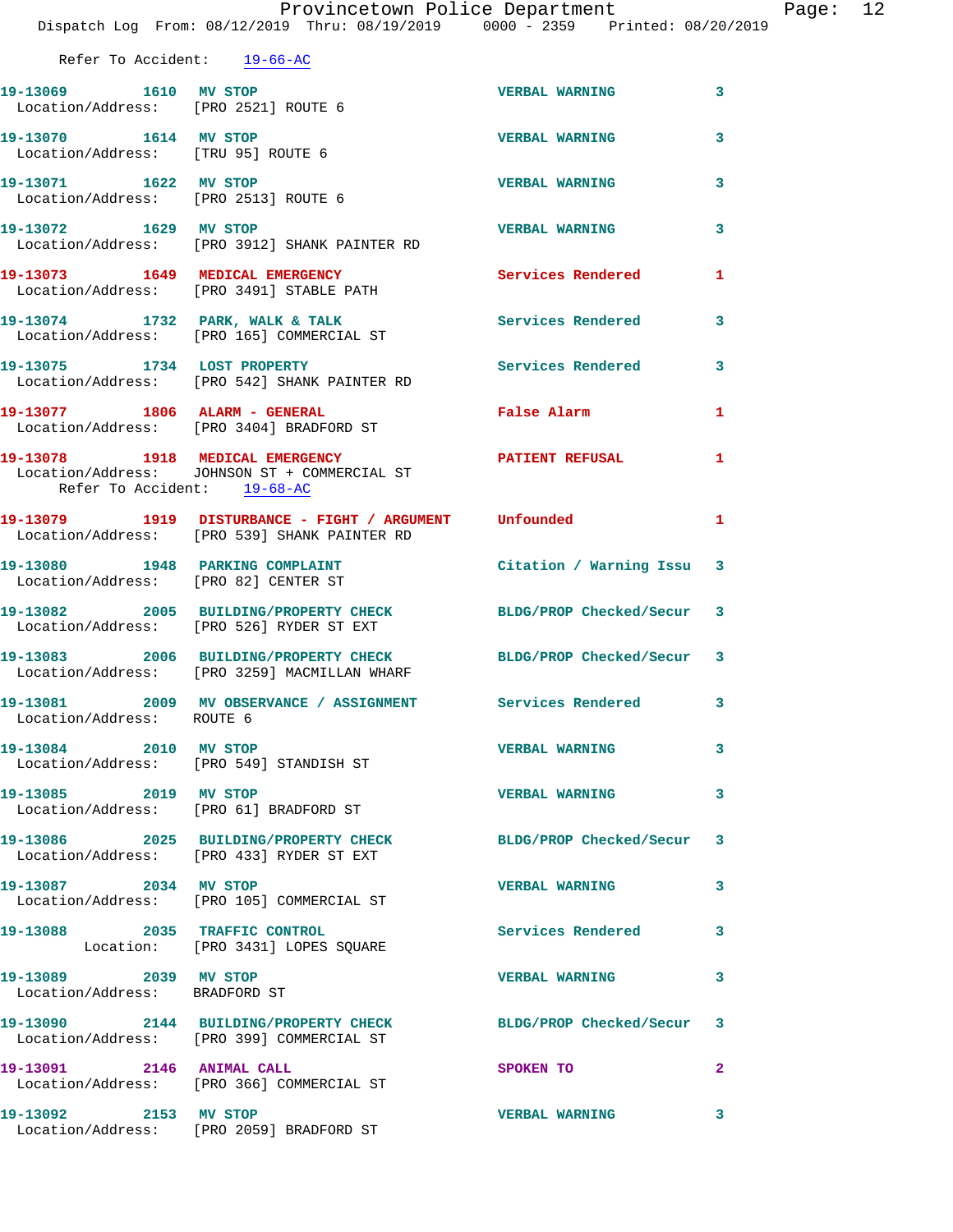|                                   | $D + D \sim Q$ and $Q = 1$ and $Q = 0$ and $Q = 0$ and $Q = 0$ and $Q = 0$                                            |                           |                         |
|-----------------------------------|-----------------------------------------------------------------------------------------------------------------------|---------------------------|-------------------------|
|                                   | 19-13094 2244 DISORDERLY Arrest(s) Made 1<br>Location/Address: RYDER ST + COMMERCIAL ST<br>Refer To Arrest: 19-152-AR |                           |                         |
|                                   | 19-13095 2250 NOISE COMPLAINT<br>Location/Address: [PRO 1782] BRADFORD ST                                             | SPOKEN TO                 | $\overline{\mathbf{3}}$ |
| 19-13097 2349 MV COMPLAINT        | Location/Address: [PRO 37] BRADFORD ST                                                                                | <b>Services Rendered</b>  | $\overline{2}$          |
| 19-13098 2353 BAR CHECK           | Location/Address: [PRO 272] COMMERCIAL ST                                                                             | <b>Services Rendered</b>  | $\overline{3}$          |
| 19-13099 2354 BAR CHECK           | Location/Address: [PRO 399] COMMERCIAL ST                                                                             | Services Rendered 3       |                         |
| For Date: $08/17/2019$ - Saturday |                                                                                                                       |                           |                         |
|                                   | 19-13100 0001 BUILDING/PROPERTY CHECK BLDG/PROP Checked/Secur 3<br>Location/Address: [PRO 3033] COMMERCIAL ST         |                           |                         |
|                                   | 19-13101 0019 BUILDING/PROPERTY CHECK<br>Location/Address: [PRO 1638] COMMERCIAL ST                                   | BLDG/PROP Checked/Secur 3 |                         |
| 19-13102 0039 MV STOP             | Location/Address: PEARL ST + BRADFORD ST                                                                              | <b>VERBAL WARNING</b>     | 3                       |
|                                   | 19-13103 0044 NOISE COMPLAINT<br>Location/Address: [PRO 287] COMMERCIAL ST                                            | SPOKEN TO                 | 3                       |

**19-13104 0050 MV OBSERVANCE / ASSIGNMENT Services Rendered 3**  Location/Address: [PRO 2494] BRADFORD ST **19-13106 0127 BUILDING/PROPERTY CHECK BLDG/PROP Checked/Secur 3**  Location/Address: [PRO 197] COMMERCIAL ST

**19-13107 0127 BUILDING/PROPERTY CHECK BLDG/PROP Checked/Secur 3**  Location/Address: [PRO 175] COMMERCIAL ST **19-13108 0128 BUILDING/PROPERTY CHECK BLDG/PROP Checked/Secur 3** 

Location/Address: [PRO 182] COMMERCIAL ST

Location/Address: [PRO 3033] COMMERCIAL ST

**19-13111 0247 MEDICAL EMERGENCY Transported to Hospital 1**  Location/Address: [PRO 542] SHANK PAINTER RD Refer To P/C: 19-153-AR

**19-13112 0346 NOISE COMPLAINT SPOKEN TO 3**  Location/Address: [PRO 1511] BRADFORD ST

**19-13113 0402 DISTURBANCE - FIGHT / ARGUMENT Services Rendered 1**  Location/Address: [PRO 2977] COMMERCIAL ST

**19-13114 0444 MEDICAL EMERGENCY Transferred Custody 1**  Location/Address: [PRO 542] SHANK PAINTER RD Refer To Arrest: 19-152-AR

**19-13115 0511 GENERAL INFO No Action Required 3**  Location/Address: [PRO 542] SHANK PAINTER RD

19-13116 **19 ORRE, WALK & TALK 19-13116 19-13116 19-13116 19-13116 19-13116 19-13116 19-13116 19-13116 19-13116 19-13116 19-13116 19-13116 19-13116 19-13116 19-13116 19-13116 19-13116 19** Location/Address: [PRO 642] COMMERCIAL ST

Location/Address: [PRO 526] RYDER ST EXT

**19-13109 0128 BUILDING/PROPERTY CHECK BLDG/PROP Checked/Secur 3** 

**19-13117 0738 PARK, WALK & TALK Services Rendered 3** 

**19-13118 0755 FLIGHT COVERAGE Services Rendered 3**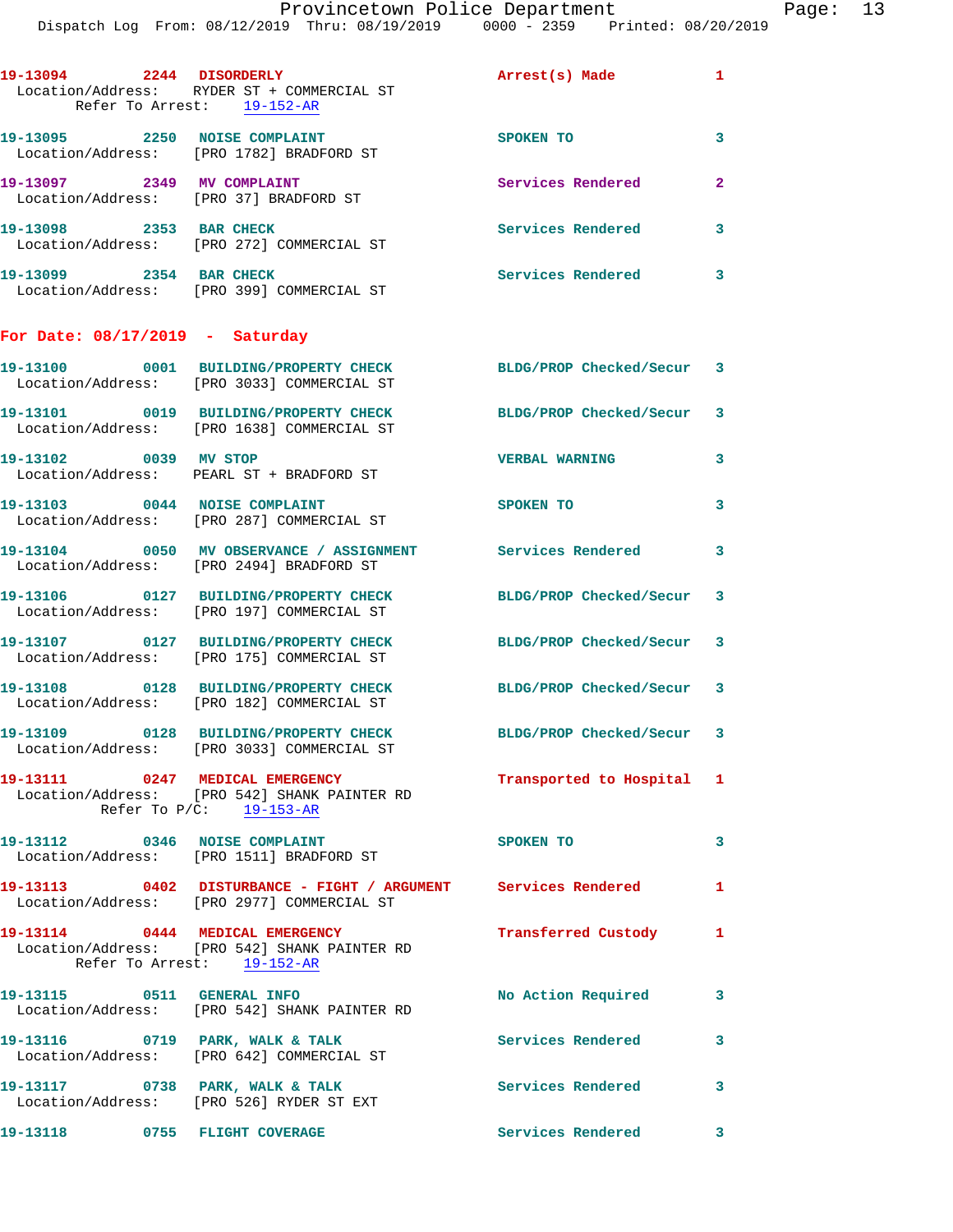|                                                                    | Provincetown Police Department<br>Dispatch Log From: 08/12/2019 Thru: 08/19/2019 0000 - 2359 Printed: 08/20/2019 |                          |                |
|--------------------------------------------------------------------|------------------------------------------------------------------------------------------------------------------|--------------------------|----------------|
|                                                                    | Location/Address: [PRO 516] RACE POINT RD                                                                        |                          |                |
| 19-13119 0841 PET PANTRY                                           | Location/Address: [PRO 1156] WINSLOW ST                                                                          | <b>Services Rendered</b> | 3              |
| Location/Address: [PRO 3287] ROUTE 6                               | 19-13120 0857 BUILDING/PROPERTY CHECK BLDG/PROP Checked/Secur                                                    |                          | 3              |
| 19-13121 0900 PET PANTRY                                           | Location/Address: [PRO 3296] SHANK PAINTER RD                                                                    | <b>Services Rendered</b> | 3              |
|                                                                    | 19-13122 0957 MV COMPLAINT<br>Location/Address: CEMETERY RD + STANDISH ST                                        | <b>Services Rendered</b> | 2              |
|                                                                    | 19-13125 1039 ASSIST DEPARTMENT / MUTUAL AID Services Rendered<br>Location/Address: [PRO 2490] PROVINCELANDS RD  |                          | 3              |
|                                                                    | 19-13126 1042 SERVICE CALL - POLICE<br>Location/Address: [PRO 2647] SHANK PAINTER RD                             | Services Rendered        | 3              |
|                                                                    | 19-13127 1047 LOST BLACK WALLET<br>Location/Address: [PRO 542] SHANK PAINTER RD                                  | Services Rendered        | 3              |
| 19-13128 1119 MV HIT & RUN                                         | Location/Address: [PRO 3757] COMMERCIAL ST                                                                       | Investigated             | 2              |
| 19-13129 1133 ANIMAL CALL<br>Location/Address: [PRO 1936] SOPER ST |                                                                                                                  | Services Rendered        | 2              |
| 19-13130 1142 VANDALISM<br>Location/Address: ATLANTICAVE           |                                                                                                                  | Investigated             | 3              |
|                                                                    | 19-13131 1151 LOST CELLPHONE<br>Location/Address: [PRO 542] SHANK PAINTER RD                                     | Services Rendered        | 3              |
|                                                                    | 19-13132 1239 MEDICAL EMERGENCY<br>Location/Address: [PRO 1507] BRADFORD ST                                      | Transported to Hospital  | 1              |
|                                                                    | 19-13133 1244 COMPLAINT - GENERAL<br>Location/Address: [PRO 2927] COMMERCIAL ST                                  | <b>Services Rendered</b> | 3              |
| 19-13134 1312 MV COMPLAINT                                         | Location/Address: [PRO 105] COMMERCIAL ST                                                                        | Citation / Warning Issu  | $\overline{2}$ |
|                                                                    | 19-13136 1356 PARK, WALK & TALK<br>Location/Address: [PRO 105] COMMERCIAL ST                                     | <b>Services Rendered</b> | 3              |
|                                                                    | 19-13137 1357 LANDLORD / TENANT<br>Location/Address: [PRO 1174] WINTHROP ST                                      | SPOKEN TO                | $\overline{a}$ |
|                                                                    | 19-13138 1401 COMPLAINT - GENERAL<br>Location/Address: [PRO 526] RYDER ST EXT                                    | Investigated             | 3              |
|                                                                    | 19-13139 1420 MEDICAL EMERGENCY<br>Location/Address: [PRO 269] COMMERCIAL ST                                     | Services Rendered        | 1              |
| 19-13140 1428 RAT COMPLAINT                                        | Location/Address: [PRO 3649] CONWELL ST                                                                          | Services Rendered        | 2              |
|                                                                    | Location/Address: NICKERSON ST + BRADFORD ST                                                                     | Extinguished             | 1              |
| 19-13142 1551 MV COMPLAINT                                         | Location/Address: COMMERCIAL ST + FRANKLIN ST                                                                    | Services Rendered        | 2              |
|                                                                    | 19-13143 1600 MEDICAL EMERGENCY<br>Location/Address: [PRO 440] HARRY KEMP WAY                                    | Transported to Hospital  | 1              |
| 19-13144 1605 ANIMAL CALL                                          | Location/Address: COOK ST + COMMERCIAL ST                                                                        | Services Rendered        | 2              |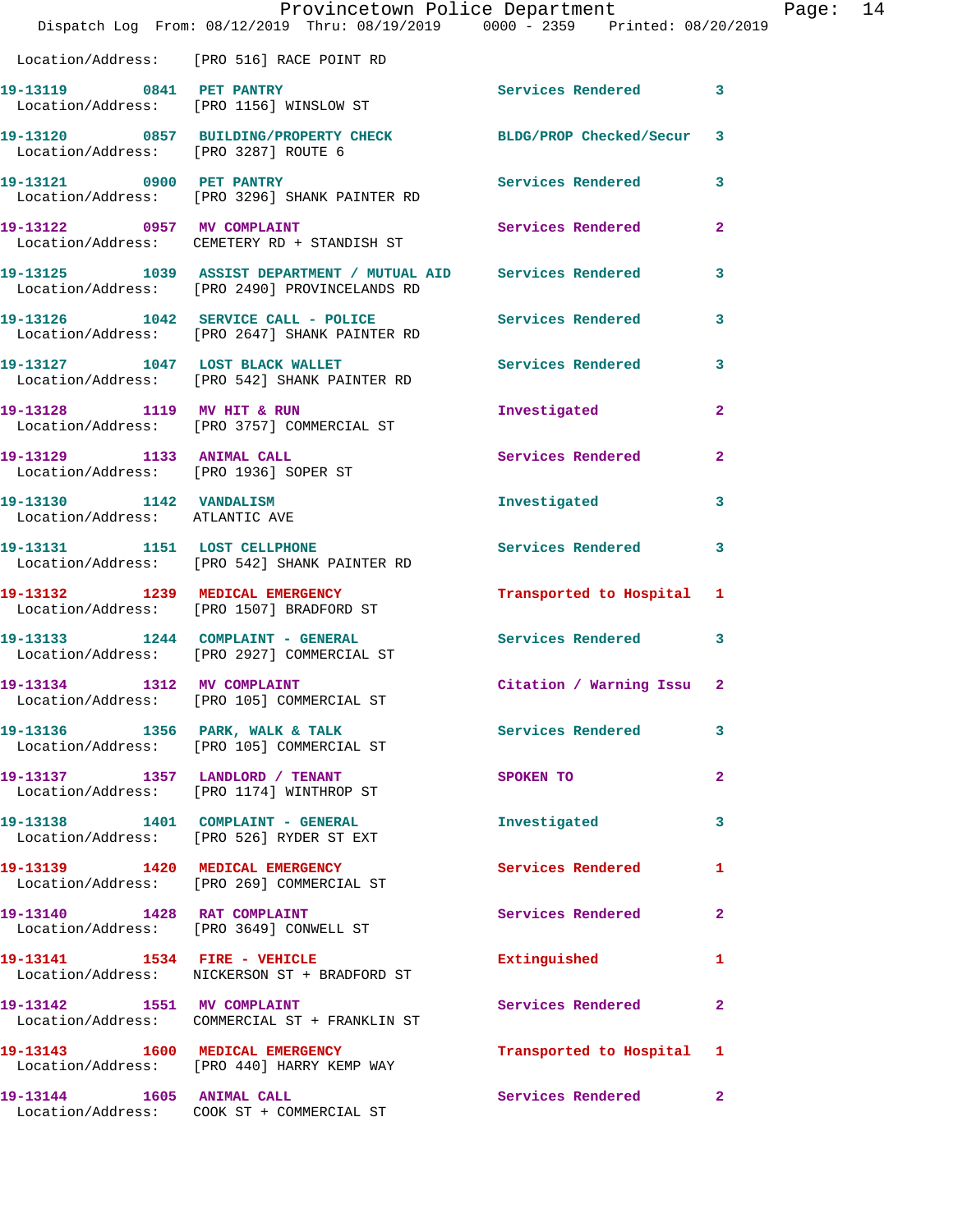|                                                                     | Provincetown Police Department<br>Dispatch Log From: 08/12/2019 Thru: 08/19/2019 0000 - 2359 Printed: 08/20/2019 |                          |                |
|---------------------------------------------------------------------|------------------------------------------------------------------------------------------------------------------|--------------------------|----------------|
|                                                                     | 19-13146 1621 SUSPICIOUS ACTIVITY 1997 Services Rendered<br>Location/Address: ROUTE 6 + CONWELL ST               |                          | $\mathbf{2}$   |
|                                                                     | 19-13147 1641 PARK, WALK & TALK<br>Location/Address: [PRO 105] COMMERCIAL ST                                     | <b>Services Rendered</b> | 3              |
|                                                                     | 19-13149 1711 MEDICAL EMERGENCY PATIENT REFUSAL<br>Location/Address: [PRO 2977] COMMERCIAL ST                    |                          | 1              |
|                                                                     | 19-13150 1721 NOISE COMPLAINT<br>Location/Address: [PRO 4106] COMMERCIAL ST                                      | SPOKEN TO                | 3              |
|                                                                     | 19-13158 1730 MV COMPLAINT<br>Location/Address: [PRO 2540] RACE POINT RD                                         | <b>Services Rendered</b> | $\mathbf{2}$   |
| 19-13151 1735 ANIMAL CALL                                           | Location/Address: [PRO 2479] ROUTE 6                                                                             | <b>GONE ON ARRIVAL</b>   | $\overline{a}$ |
|                                                                     | 19-13152 1739 MEDICAL EMERGENCY<br>Location/Address: [PRO 2645] SHANK PAINTER RD                                 | <b>PATIENT REFUSAL</b>   | 1              |
| Location/Address: SNAIL RD                                          | 19-13153 1813 GENERAL INFO                                                                                       | Services Rendered        | 3              |
| Location/Address: [TRU 166] SHORE RD                                | 19-13156 1837 ASSIST DEPARTMENT / MUTUAL AID Services Rendered                                                   |                          | 3              |
|                                                                     | 19-13157 1838 TRAFFIC CONTROL<br>Location/Address: [PRO 3405] COMMERCIAL ST                                      | Services Rendered        | 3              |
|                                                                     | 19-13159 1909 MV STOP<br>Location/Address: [PRO 3430] COMMERCIAL ST                                              | <b>VERBAL WARNING</b>    | 3              |
|                                                                     | 19-13160 1923 MEDICAL EMERGENCY<br>Location/Address: [PRO 312] COMMERCIAL ST                                     | PATIENT REFUSAL          | 1              |
|                                                                     | 19-13161 1936 SERVICE CALL - POLICE<br>Location/Address: [PRO 37] BRADFORD ST                                    | Services Rendered        | 3              |
|                                                                     | 19-13162 1940 MISSING PERSON<br>Location/Address: [PRO 146] COMMERCIAL ST                                        | <b>Services Rendered</b> | 1              |
|                                                                     | 19-13163 1945 ESCORT / TRANSPORT<br>Location/Address: [PRO 105] COMMERCIAL ST                                    | Services Rendered        | 3              |
| 19-13165 2013 MV COMPLAINT<br>Location/Address: [PRO 512] PRINCE ST |                                                                                                                  | Services Rendered        | $\overline{2}$ |
| 19-13166 2018 MV STOP<br>Location/Address: RYDER ST EXT             |                                                                                                                  | <b>VERBAL WARNING</b>    | 3              |
| 19-13167 2030 MV STOP                                               | Location/Address: [PRO 527] RYDER ST EXT                                                                         | <b>VERBAL WARNING</b>    | 3              |
| Location/Address: [PRO 3440] ROUTE 6                                | 19-13168 2057 MV OBSERVANCE / ASSIGNMENT Services Rendered                                                       |                          | 3              |
| 19-13169 2116 SHOPLIFTING<br>Refer To Field Int: 19-23-FI           | Location/Address: CARVER ST + COMMERCIAL ST<br>Refer To Arrest: 19-154-AR                                        | Arrest(s) Made           | 3              |
| 19-13170 2126 MV STOP<br>Location/Address: [PRO 2513] ROUTE 6       |                                                                                                                  | <b>VERBAL WARNING</b>    | 3              |
| 19-13171 2159 MV STOP<br>Location/Address: [PRO 2479] ROUTE 6       |                                                                                                                  | <b>VERBAL WARNING</b>    | 3              |
| 19-13173 2210 MV STOP                                               |                                                                                                                  | <b>VERBAL WARNING</b>    | 3              |

Location/Address: [PRO 3456] RYDER ST EXT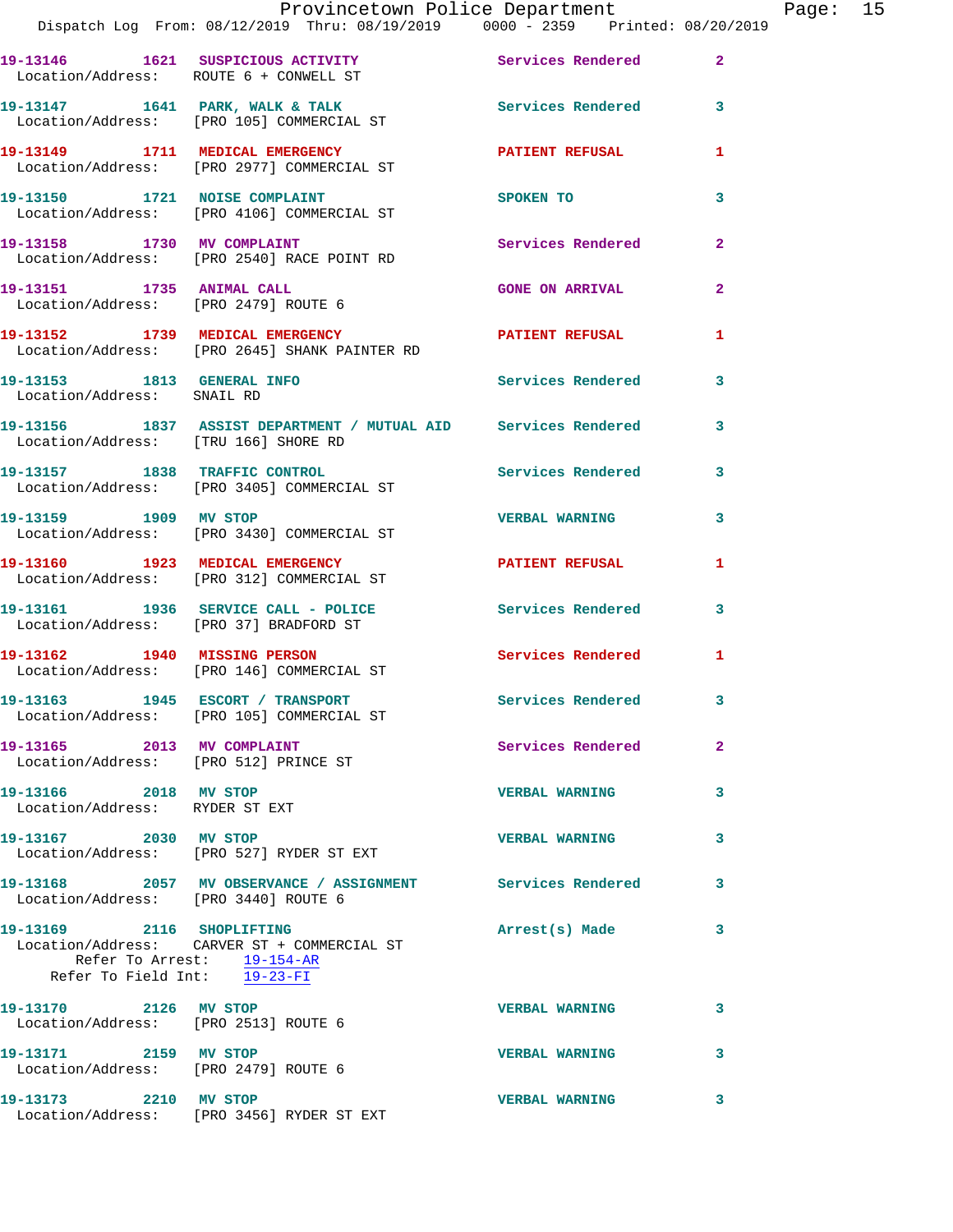|                                        | Provincetown Police Department The Rage: 16                                                                  |                                                                                                               |              |  |
|----------------------------------------|--------------------------------------------------------------------------------------------------------------|---------------------------------------------------------------------------------------------------------------|--------------|--|
|                                        | Dispatch Log From: 08/12/2019 Thru: 08/19/2019 0000 - 2359 Printed: 08/20/2019                               |                                                                                                               |              |  |
|                                        | 19-13172 2211 PARK, WALK & TALK Services Rendered 3<br>Location/Address: [PRO 3870] COMMERCIAL ST            |                                                                                                               |              |  |
|                                        | 19-13174 2228 BAR CHECK Services Rendered 3<br>Location/Address: [PRO 272] COMMERCIAL ST                     |                                                                                                               |              |  |
|                                        | 19-13175 2234 BUILDING/PROPERTY CHECK BLDG/PROP Checked/Secur 3<br>Location/Address: [PRO 519] RACE POINT RD |                                                                                                               |              |  |
|                                        | 19-13176 2248 MV STOP<br>Location: [PRO 3431] LOPES SQUARE                                                   | Citation / Warning Issu 3                                                                                     |              |  |
|                                        | 19-13177 2257 MEDICAL EMERGENCY Transported to Hospital 1<br>Location/Address: [PRO 3222] ALDEN ST           |                                                                                                               |              |  |
|                                        | 19-13180 2338 BY-LAW VIOLATION SPOKEN TO<br>Location/Address: [PRO 105] COMMERCIAL ST                        |                                                                                                               | $\mathbf{2}$ |  |
| For Date: $08/18/2019$ - Sunday        |                                                                                                              |                                                                                                               |              |  |
|                                        | 19-13181 0035 BUILDING/PROPERTY CHECK BLDG/PROP Checked/Secur 3<br>Location/Address: [PRO 197] COMMERCIAL ST |                                                                                                               |              |  |
|                                        | 19-13182 0038 BUILDING/PROPERTY CHECK BLDG/PROP Checked/Secur 3<br>Location/Address: [PRO 182] COMMERCIAL ST |                                                                                                               |              |  |
|                                        | 19-13183 0039 BUILDING/PROPERTY CHECK BLDG/PROP Checked/Secur 3<br>Location/Address: [PRO 175] COMMERCIAL ST |                                                                                                               |              |  |
| Location/Address: COMMERCIAL ST        | 19-13184 0041 BUILDING/PROPERTY CHECK BLDG/PROP Checked/Secur 3                                              |                                                                                                               |              |  |
|                                        | 19-13185 0057 FOLLOW UP<br>Location/Address: [PRO 248] COMMERCIAL ST                                         | SPOKEN TO AND THE SPOKEN TO                                                                                   | $\mathbf{2}$ |  |
|                                        | 19-13187 0112 TRAFFIC CONTROL<br>Location/Address: [PRO 165] COMMERCIAL ST + CARVER ST                       | Services Rendered 3                                                                                           |              |  |
| Location/Address: COMMERCIAL ST        | 19-13189 0207 NOISE COMPLAINT                                                                                | SPOKEN TO AND TO A REAL PROPERTY.                                                                             | $\mathbf{3}$ |  |
|                                        | 19-13190 0211 MV OBSERVANCE / ASSIGNMENT Services Rendered 3<br>Location/Address: HOWLAND ST + BRADFORD ST   |                                                                                                               |              |  |
|                                        | 19-13192 0244 ASSIST CITIZEN<br>Location/Address: [PRO 165] COMMERCIAL ST                                    | Services Rendered 3                                                                                           |              |  |
|                                        | 19-13195 0341 BUILDING/PROPERTY CHECK<br>Location/Address: [PRO 488] MAYFLOWER ST                            | BLDG/PROP Checked/Secur 3                                                                                     |              |  |
| Location/Address: [PRO 569] WINSLOW ST | 19-13196 0348 BUILDING/PROPERTY CHECK BLDG/PROP Checked/Secur 3                                              |                                                                                                               |              |  |
|                                        | 19-13198 0452 ALARM - FIRE<br>Location/Address: [PRO 3066] COMMERCIAL ST                                     | False Alarm 1                                                                                                 |              |  |
| Location/Address: [PRO 3672] ROUTE 6   | 19-13197 0458 MV OBSERVANCE / ASSIGNMENT Services Rendered 3                                                 |                                                                                                               |              |  |
|                                        | 19-13199 0531 MEDICAL EMERGENCY Services Rendered 1<br>Location/Address: [PRO 442] HARRY KEMP WAY            |                                                                                                               |              |  |
|                                        | 19-13201 0714 MV DISABLED<br>Location/Address: ROUTE 6 + CONWELL ST                                          | SPOKEN TO AND TO A STATE OF THE STATE OF THE STATE OF THE STATE OF THE STATE OF THE STATE OF THE STATE OF THE | $\mathbf{2}$ |  |
|                                        | 19-13200 0720 SERVICE CALL - POLICE Services Rendered 3<br>Location/Address: [PRO 516] RACE POINT RD         |                                                                                                               |              |  |
|                                        | 19-13202 0736 BY-LAW VIOLATION SPOKEN TO<br>Location/Address: [PRO 3296] SHANK PAINTER RD                    |                                                                                                               | $\mathbf{2}$ |  |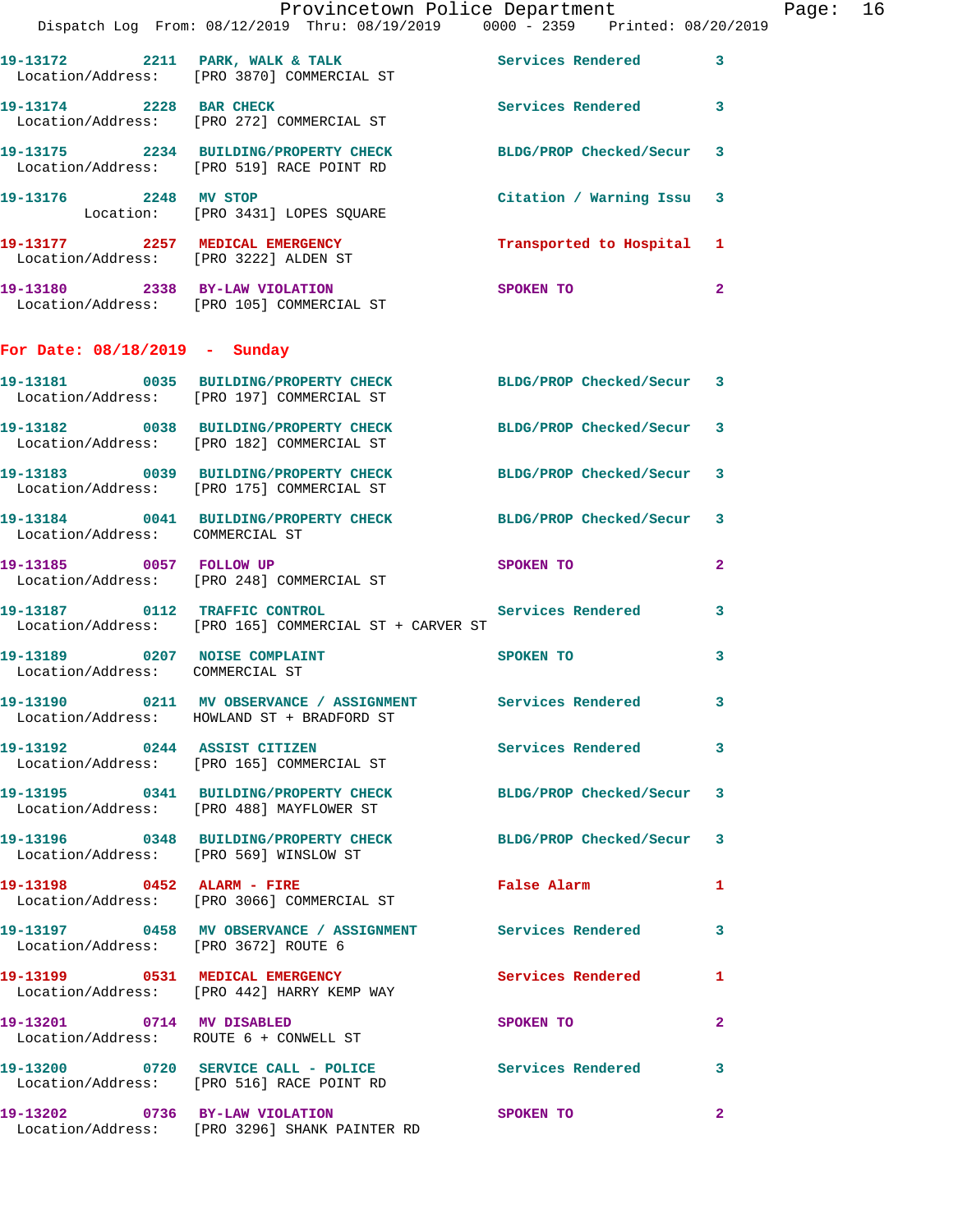|                                                                    | 19-13203 0800 GENERAL INFO<br>Location/Address: [PRO 444] HIGH POLE HILL                              | Services Rendered 3       |                |
|--------------------------------------------------------------------|-------------------------------------------------------------------------------------------------------|---------------------------|----------------|
|                                                                    | 19-13204 0806 PARKING COMPLAINT<br>Location/Address: [PRO 526] RYDER ST EXT                           | SPOKEN TO                 | 3              |
| 19-13205 0825 FOLLOW UP                                            | Location/Address: [PRO 2512] JEROME SMITH RD                                                          | Services Rendered         | $\overline{a}$ |
| 19-13206 0855 FOLLOW UP                                            | Location/Address: [PRO 2283] COMMERCIAL ST                                                            | <b>Services Rendered</b>  | $\overline{2}$ |
|                                                                    | 19-13207 0919 MEDICAL EMERGENCY<br>Location/Address: [PRO 395] COMMERCIAL ST                          | Transported to Hospital 1 |                |
| Location/Address: [PRO 3440] ROUTE 6                               | 19-13209 1012 MV OBSERVANCE / ASSIGNMENT Services Rendered 3                                          |                           |                |
|                                                                    | 19-13210 1017 MEDICAL EMERGENCY<br>Location/Address: [PRO 74] BRADFORD ST EXT                         | Transported to Hospital 1 |                |
| 19-13211 1029 ANIMAL CALL                                          | Location/Address: [PRO 2545] COMMERCIAL ST                                                            | Services Rendered         | $\mathbf{2}$   |
| 19-13212 1038 MV STOP                                              | Location/Address: ROUTE 6 + SHANK PAINTER RD                                                          | <b>VERBAL WARNING</b>     | 3              |
| 19-13213 1048 LOST PROPERTY                                        | Location/Address: [PRO 542] SHANK PAINTER RD                                                          | <b>Services Rendered</b>  | 3              |
|                                                                    | 19-13214 1050 LOST PROPERTY<br>Location/Address: [PRO 3296] SHANK PAINTER RD                          | Services Rendered         | 3              |
| 19-13215 1053 LOST PROPERTY                                        | Location/Address: [PRO 542] SHANK PAINTER RD                                                          | <b>Services Rendered</b>  | 3              |
| 19-13216 1057 ALARM - FIRE<br>Location/Address: COMMERCIAL ST      |                                                                                                       | False Alarm               | 1              |
| 19-13217 1131 911 - GENERAL<br>Location/Address: [TRU 310] ROUTE 6 |                                                                                                       | SPOKEN TO                 | 1              |
| 19-13219 1143 GENERAL INFO                                         | Location/Address: [PRO 542] SHANK PAINTER RD                                                          | Services Rendered 3       |                |
| 19-13220 1145 911 - GENERAL<br>Location/Address: COMMERCIAL ST     |                                                                                                       | Services Rendered         | $\mathbf{1}$   |
|                                                                    | 19-13221 1216 TRAFFIC CONTROL<br>Location/Address: [PRO 1502] BRADFORD ST                             | Services Rendered         | 3              |
|                                                                    | 19-13222 1236 SERVICE CALL - POLICE Services Rendered<br>Location/Address: [PRO 542] SHANK PAINTER RD |                           | 3              |
| 19-13223 1427 FIRE - BRUSH                                         | Location/Address: [PRO 3432] COMMERCIAL ST                                                            | Extinguished              | 1              |
| 19-13224 1455 COMPLAINT - GENERAL                                  | Location/Address: BRADFORD ST + PEARL ST                                                              | SPOKEN TO                 | 3              |
|                                                                    | 19-13225 1509 MEDICAL EMERGENCY<br>Location/Address: [PRO 1916] COURT ST                              | <b>PATIENT REFUSAL</b>    | 1              |
|                                                                    | 19-13227 1543 COMPLAINT - GENERAL<br>Location/Address: [PRO 105] COMMERCIAL ST                        | <b>GONE ON ARRIVAL</b>    | 3              |
| 19-13228 1543 ALARM - GENERAL<br>Location/Address: HENSCHE LN      |                                                                                                       | <b>GONE ON ARRIVAL</b>    | 1              |
| 19-13229 1633 MEDICAL EMERGENCY                                    |                                                                                                       | Transported to Hospital 1 |                |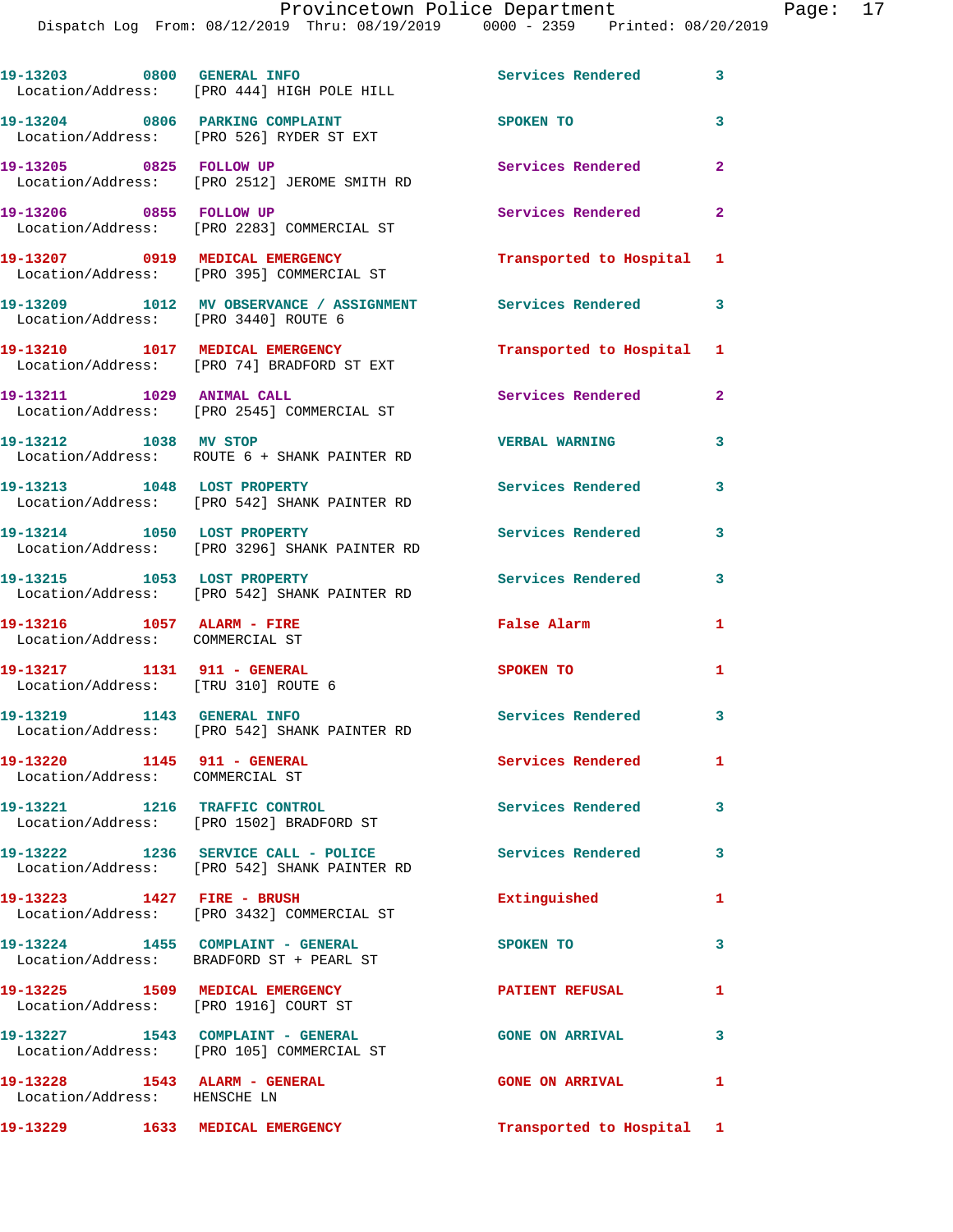|                                                    | Dispatch Log From: 08/12/2019 Thru: 08/19/2019 0000 - 2359 Printed: 08/20/2019                         | Provincetown Police Department |                         | Page: 18 |  |
|----------------------------------------------------|--------------------------------------------------------------------------------------------------------|--------------------------------|-------------------------|----------|--|
|                                                    | Location/Address: [PRO 440] HARRY KEMP WAY                                                             |                                |                         |          |  |
|                                                    | 19-13230 1644 PARK, WALK & TALK Services Rendered 3<br>Location: [PRO 3431] LOPES SQUARE               |                                |                         |          |  |
| 19-13231 1658 MV STOP<br>Location/Address: ROUTE 6 |                                                                                                        | <b>VERBAL WARNING</b>          | 3                       |          |  |
| Location/Address: ROUTE 6                          | 19-13232 1708 MV DISABLED                                                                              | Services Rendered 2            |                         |          |  |
|                                                    | 19-13233 1718 SUSPICIOUS ACTIVITY SPOKEN TO<br>Location/Address: [PRO 3033] COMMERCIAL ST              |                                | $\mathbf{2}$            |          |  |
| 19-13237 1840 MV STOP                              | Location/Address: STANDISH ST + BRADFORD ST                                                            | VERBAL WARNING 3               |                         |          |  |
|                                                    | 19-13238 1845 MEDICAL EMERGENCY Transported to Hospital 1 Location/Address: [PRO 357] COMMERCIAL ST    |                                |                         |          |  |
| Location/Address: [PRO 2479] ROUTE 6               | 19-13239 1852 MV COLLISION                                                                             | Could Not Locate 1             |                         |          |  |
| 19-13240 1927 MV STOP<br>Location/Address: ROUTE 6 |                                                                                                        | <b>VERBAL WARNING</b>          | $\overline{\mathbf{3}}$ |          |  |
| Location/Address: HENSCHE LN                       | 19-13241 1931 ALARM - GENERAL                                                                          | Referred to Other Agenc 1      |                         |          |  |
|                                                    | 19-13242 1956 MV COMPLAINT<br>Location/Address: [PRO 3314] COMMERCIAL ST                               | Services Rendered 2            |                         |          |  |
|                                                    | 19-13243 2000 MV STOP<br>Location/Address: BRADFORD ST EXT + PROVINCELANDS RD                          | <b>VERBAL WARNING</b>          | 3                       |          |  |
| 19-13244 2021 MV STOP                              | Location/Address: [PRO 2577] BRADFORD ST                                                               | <b>VERBAL WARNING</b>          | $\overline{\mathbf{3}}$ |          |  |
|                                                    | 19-13245 2044 SUSPICIOUS ACTIVITY SPOKEN TO<br>Location/Address: [PRO 516] RACE POINT RD               |                                | $\mathbf{2}$            |          |  |
| 19-13246 2057 MV STOP                              | Location/Address: [PRO 3313] STANDISH ST                                                               | VERBAL WARNING                 | 3                       |          |  |
| 19-13250 2208 MV STOP                              | Location/Address: [PRO 3259] MACMILLAN WHARF                                                           | <b>VERBAL WARNING</b>          | 3                       |          |  |
|                                                    | 19-13249 2209 BAR CHECK<br>Location/Address: [PRO 484] MASONIC PL                                      | Services Rendered              | $\mathbf{3}$            |          |  |
|                                                    | 19-13251 2300 ALARM - GENERAL<br>Location/Address: [PRO 2945] COMMERCIAL ST                            | Services Rendered              | $\mathbf{1}$            |          |  |
|                                                    | 19-13253 2307 HARASSMENT / THREATS<br>Location/Address: [PRO 542] SHANK PAINTER RD                     | Services Rendered              | $\mathbf{2}$            |          |  |
|                                                    | 19-13252 2316 PARK, WALK & TALK<br>Location: [PRO 3431] LOPES SQUARE                                   | Services Rendered              | 3                       |          |  |
|                                                    | 19-13254 2328 MEDICAL EMERGENCY<br>Location/Address: [PRO 526] RYDER ST EXT<br>Refer To P/C: 19-155-AR | Transferred Custody 1          |                         |          |  |
|                                                    | 19-13255 2345 BAR CHECK<br>Location/Address: [PRO 3276] COMMERCIAL ST                                  | BLDG/PROP Checked/Secur 3      |                         |          |  |
|                                                    |                                                                                                        |                                |                         |          |  |

**For Date: 08/19/2019 - Monday**

| 19–13257          |                          | 0018 MV OBSERVANCE / ASSIGNMENT | Services Rendered |  |
|-------------------|--------------------------|---------------------------------|-------------------|--|
| Location/Address: | BRADFORD ST + HOWLAND ST |                                 |                   |  |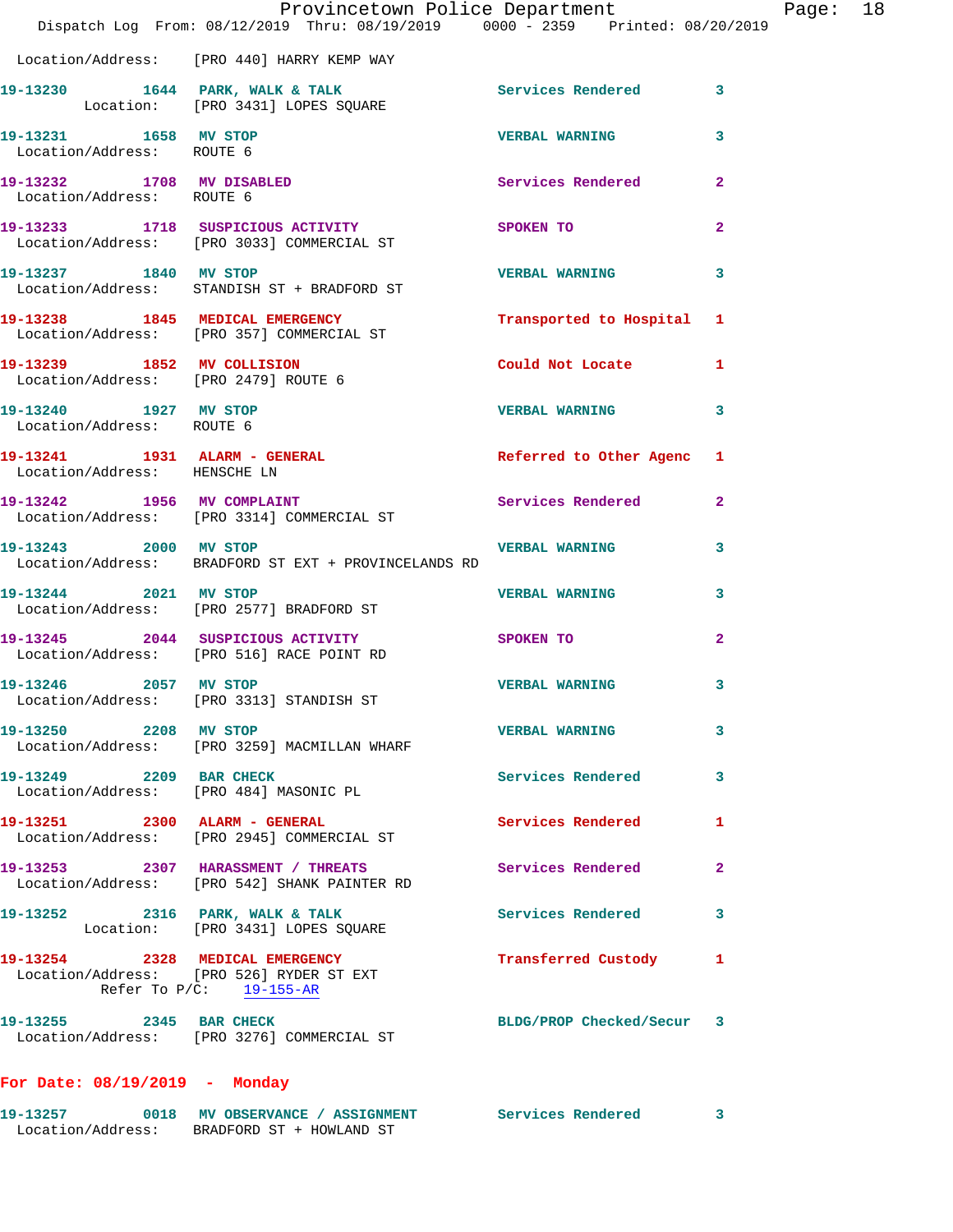| Location/Address: ROUTE 6 + SNAIL RD                                  | 19-13256 0019 MV OBSERVANCE / ASSIGNMENT Services Rendered 3                                            |                           |                            |
|-----------------------------------------------------------------------|---------------------------------------------------------------------------------------------------------|---------------------------|----------------------------|
| 19-13258 0027 MV STOP                                                 | Location/Address: [PRO 1886] BRADFORD ST                                                                | <b>VERBAL WARNING</b>     | 3                          |
|                                                                       | 19-13259 0031 PARK, WALK & TALK<br>Location/Address: [PRO 105] COMMERCIAL ST                            | <b>Services Rendered</b>  | 3                          |
| 19-13260 0036 MV STOP                                                 | Location/Address: OAK DR + HARRY KEMP WAY                                                               | <b>VERBAL WARNING</b>     | 3                          |
| 19-13262 0049 BAR CHECK                                               | Location/Address: [PRO 208] COMMERCIAL ST                                                               | BLDG/PROP Checked/Secur 3 |                            |
| 19-13263 0050 MV STOP                                                 | Location/Address: [PRO 2518] ROUTE 6                                                                    | <b>VERBAL WARNING</b>     | 3                          |
|                                                                       | 19-13264 0056 BUILDING/PROPERTY CHECK<br>Location/Address: [PRO 175] COMMERCIAL ST                      | BLDG/PROP Checked/Secur 3 |                            |
|                                                                       | 19-13265 0057 BUILDING/PROPERTY CHECK<br>Location/Address: [PRO 197] COMMERCIAL ST                      | BLDG/PROP Checked/Secur 3 |                            |
|                                                                       | 19-13266 0057 BUILDING/PROPERTY CHECK<br>Location/Address: [PRO 3033] COMMERCIAL ST                     | BLDG/PROP Checked/Secur 3 |                            |
|                                                                       | 19-13267 0058 BUILDING/PROPERTY CHECK<br>Location/Address: [PRO 182] COMMERCIAL ST                      | BLDG/PROP Checked/Secur 3 |                            |
|                                                                       | 19-13268 0108 PARK, WALK & TALK<br>Location/Address: [PRO 3870] COMMERCIAL ST                           | <b>Services Rendered</b>  | 3                          |
| 19-13270 0129 DETOUR IN EFFECT                                        | Location/Address: CARVER ST + COMMERCIAL ST                                                             | Services Rendered         | 3                          |
|                                                                       | 19-13271 0138 BUILDING/PROPERTY CHECK<br>Location/Address: [PRO 2977] COMMERCIAL ST                     | <b>Services Rendered</b>  | 3                          |
|                                                                       | 19-13272 0206 MEDICAL EMERGENCY<br>Location/Address: [PRO 2853] SHANK PAINTER RD                        | <b>Services Rendered</b>  | 1                          |
| 19-13273 0218 NOISE COMPLAINT<br>Location/Address: [PRO 898] COURT ST |                                                                                                         | Services Rendered         | $\overline{\phantom{a}}$ 3 |
|                                                                       | 19-13274 0225 COMPLAINT - GENERAL<br>Location/Address: [PRO 547] COMMERCIAL ST                          | SPOKEN TO                 | $\mathbf{3}$               |
| Location/Address: [PRO 512] PRINCE ST                                 | 19-13276 0458 BUILDING/PROPERTY CHECK BLDG/PROP Checked/Secur 3                                         |                           |                            |
| Location/Address: [PRO 3287] ROUTE 6                                  | 19-13277 0506 BUILDING/PROPERTY CHECK                                                                   | <b>Services Rendered</b>  | $\mathbf{3}$               |
|                                                                       | 19-13279 0522 PARK, WALK & TALK<br>Location/Address: [PRO 3259] MACMILLAN WHARF                         | <b>Services Rendered</b>  | 3                          |
|                                                                       | 19-13278 0610 SERVICE CALL - POLICE 3ervices Rendered<br>Location/Address: [PRO 516] RACE POINT RD      | $\sim$ 3                  |                            |
|                                                                       | 19-13280 0610 MV OBSERVANCE / ASSIGNMENT Services Rendered<br>Location/Address: [PRO 518] RACE POINT RD |                           | $\mathbf{3}$               |
|                                                                       | 19-13281 0610 PARK, WALK & TALK<br>Location: [PRO 3431] LOPES SQUARE                                    | Services Rendered 3       |                            |
|                                                                       | 19-13283 0623 MEDICAL EMERGENCY<br>Location/Address: [PRO 542] SHANK PAINTER RD                         | <b>PATIENT REFUSAL</b>    | 1                          |
| 19-13284                                                              | 0708 MV COLLISION                                                                                       | SPOKEN TO                 | $\mathbf{1}$               |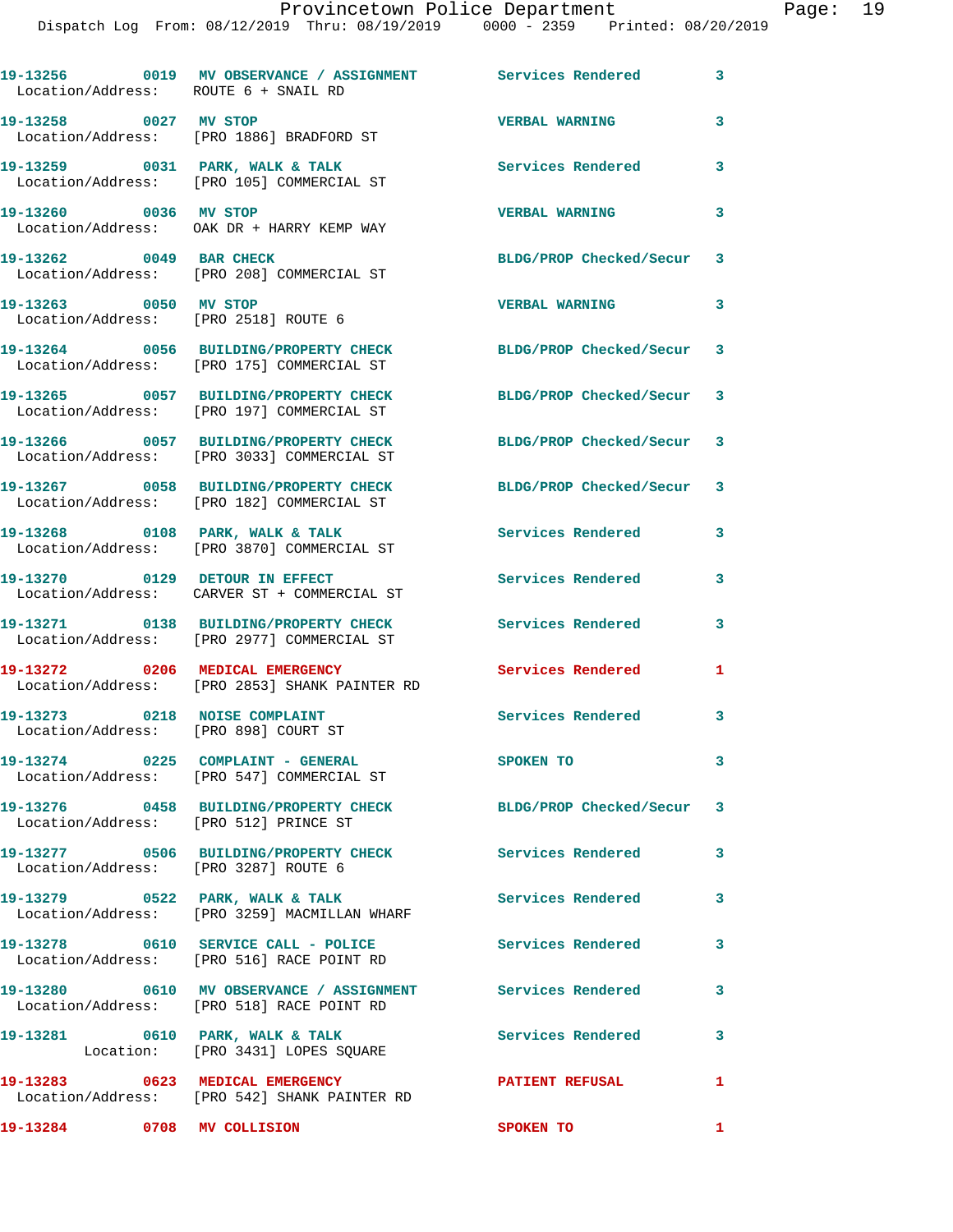|                                                                 |                                                                                                                     | Provincetown Police Department |                         | Page: $20$ |  |
|-----------------------------------------------------------------|---------------------------------------------------------------------------------------------------------------------|--------------------------------|-------------------------|------------|--|
|                                                                 | Dispatch Log From: 08/12/2019 Thru: 08/19/2019 0000 - 2359 Printed: 08/20/2019                                      |                                |                         |            |  |
| Refer To Accident: 19-69-AC                                     | Location/Address: PEARL ST + COMMERCIAL ST                                                                          |                                |                         |            |  |
| 19-13285 0729 MV STOP<br>Location/Address: [PRO 37] BRADFORD ST |                                                                                                                     | SPOKEN TO                      | $\overline{\mathbf{3}}$ |            |  |
|                                                                 | 19-13286 0833 LOST PROPERTY Services Rendered<br>Location/Address: [PRO 542] SHANK PAINTER RD                       |                                | $\overline{\mathbf{3}}$ |            |  |
|                                                                 | 19-13287 0936 MV COLLISION<br>Location/Address: [PRO 526] RYDER ST EXT                                              | SPOKEN TO                      | 1                       |            |  |
|                                                                 | 19-13288 0951 SUSPICIOUS ACTIVITY SPOKEN TO<br>Location/Address: [TRU] BOUND BROOK ISLAND                           |                                | $\mathbf{2}$            |            |  |
|                                                                 | 19-13289 1023 ASSIST DEPARTMENT / MUTUAL AID Services Rendered<br>Location/Address: [TRU] ROUTE 6 + WHITMANVILLE RD |                                | $\overline{\mathbf{3}}$ |            |  |
|                                                                 | 19-13290 1028 ASSIST DEPARTMENT / MUTUAL AID Services Rendered 3<br>Location/Address: [TRU] ROUTE 6 + CASTLE RD     |                                |                         |            |  |
| Location/Address: BRADFORD ST                                   | 19-13291 1033 LARCENY / FORGERY / FRAUD Referred to Other Agenc 2                                                   |                                |                         |            |  |
|                                                                 | 19-13292 1044 LOST PROPERTY                                                                                         | <b>Services Rendered</b>       | 3                       |            |  |

 Location/Address: SHANK PAINTER RD **19-13293 1052 LOST PROPERTY Services Rendered 3**  Location/Address: COMMERCIAL ST 19-13295 1124 911 - GENERAL **Services Rendered** 1 Location/Address: [PRO 87] CENTER ST **19-13296 1154 SERVICE CALL - POLICE Services Rendered 3**  Location/Address: [PRO 1503] BRADFORD ST **19-13298 1210 PARKING COMPLAINT GONE ON ARRIVAL 3**  Location/Address: [PRO 660] PRINCE ST **19-13299 1211 ASSIST CITIZEN Services Rendered 3**  Location/Address: [PRO 542] SHANK PAINTER RD **19-13300 1216 SERVE SUMMONS Services Rendered 3**  Location/Address: [HYA 1] PARK ST Refer To Arrest: 19-114-AR **19-13301 1234 ASSIST CITIZEN Services Rendered 3**  Location/Address: [EAH] STATE HWY **19-13302 1335 GENERAL INFO SPOKEN TO 3**  Location/Address: [PRO 79] CARVER ST

19-13303 1400 LOST PROPERTY **19-13303** Services Rendered 3 Location/Address: [PRO 542] SHANK PAINTER RD

Location/Address: [PRO 80] CARVER ST

**19-13305 1510 ANIMAL CALL SPOKEN TO 2**  Location/Address: [PRO 3296] SHANK PAINTER RD

**19-13307 1542 NOISE COMPLAINT SPOKEN TO 3**  Location/Address: [PRO 3258] BRADFORD ST

**19-13308 1606 LOST PROPERTY Services Rendered 3**  Location/Address: [PRO 542] SHANK PAINTER RD

**19-13304 1411 TRAFFIC CONTROL Services Rendered 3** 

**19-13309 1635 LOST PROPERTY Services Rendered 3**  Location/Address: [PRO 542] SHANK PAINTER RD

**19-13310 1650 ANIMAL CALL SPOKEN TO 2**